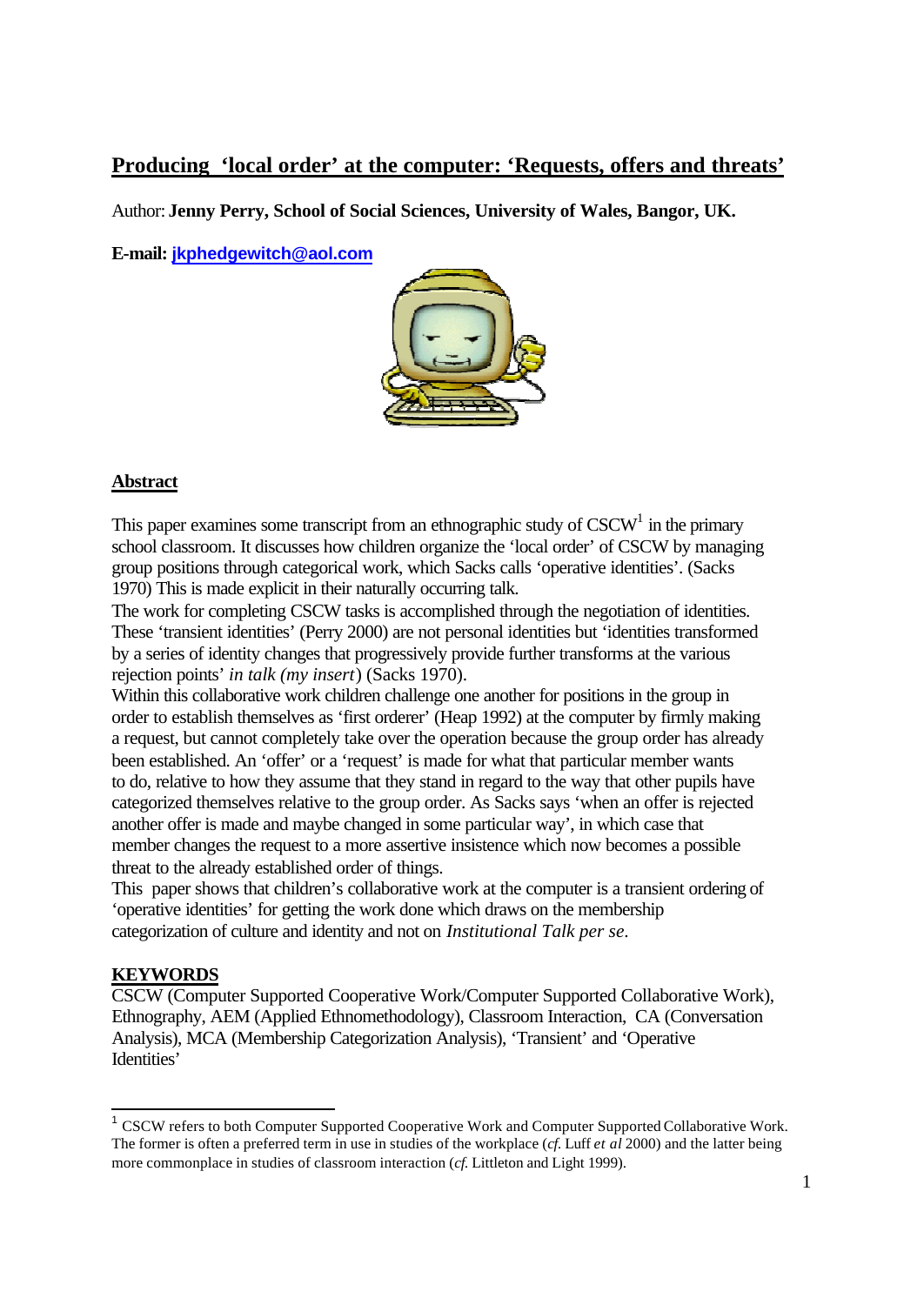**The first section of this paper introduces and presents ethnomethodology, conversation analysis and membership categorical work as an interpretive approach to classroom ethnography both past and present, the second section of the paper describes the research situation and discusses the phenomena of Institutional Talk and 'ordinary classroom talk', the third section presents and analyses the data and the last section presents the conclusions drawn from the analysis and poses a question for further research.**

This paper is an extended version of a paper I presented at the IIEMCA 'Producing Local Order' Conference, Manchester, UK, July  $2^{nd}$ -4<sup>th</sup>, 2002.

### **1.1 An introduction: ethnomethodology, conversation analysis and membership categorization**

Ethnomethodology does not look for structural determinants, but rather its inquiries are concerned with how members interactions produce and reproduce an organised orderliness of their every day affairs which is contingent on locally situated occasions within a socially constructed framework that these members actions have made manifest

As Garfinkel (1967) says, 'Ethnomethodological studies analyze everyday activities as

members' methods for making those same activities visibly-rational-and-reportable-for-all-

practical-purposes, i.e., 'accountable', as organizations of commonplace everyday activities.'

Therefore the following study 'is directed to the tasks of learning how members' actual,

ordinary activities consist of methods to make practical actions, practical circumstances,

common sense knowledge of social structures, and practical sociological reasoning

analyzeable; and of discovering the formal properties of commonplace, practical common

sense actions, 'from within' actual settings, as ongoing accomplishments of those settings.'

Garfinkel was a radical empiricist who advocated that 'one cannot make inferences about the

world based on any kind of report. One must go and look for oneself, and one must include

oneself in the observation.' (Collins 1985)

In 1967 Garfinkel acknowledged the past decade of 'a group of increasing size' who had been carrying out 'ethnomethodological studies as day to day concerns', such as 'Egon

 $\overline{2}$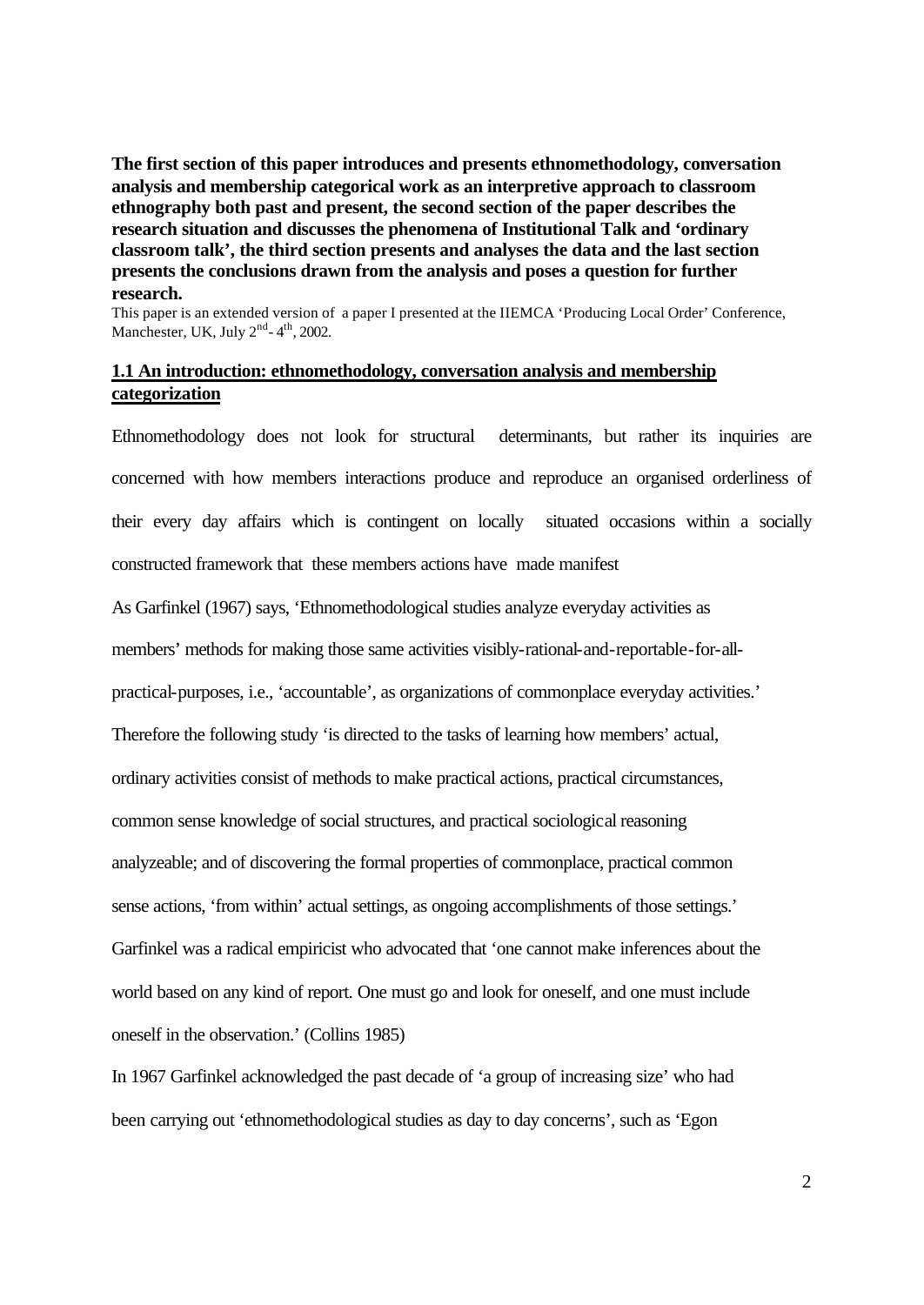Bittner, Aaron V. Cicourel, Lindsey Churchill, Craig MacAndrew, Michael Moerman, Edward Rose, Harvey Sacks, Emmanuel Schegloff, David Sudnow, Lawrence D. Wieder and Don Zimmerman.' Here he particularly mentions Harvey Sacks 'because his extraordinary writings and lectures have served as critical resources.' (Garfinkel 1967). Indeed, the ethnomethodologists from this list are oft' quoted today and to be sure the writings of both Sacks and Schegloff are unquestionable. At that time both Sacks and Schegloff were able to fully exploit the new technology of the portable tape recorder and develop a new field of empirical research, Conversation Analysis. This obviously made a big difference to 'participant observation' where previously the ethnographer had to rely on memory and hastily written down field notes. Now it was possible, by using a special transcription system developed by Gail Jefferson  $(1974)^2$ , not only to record every word that was spoken but also to record pauses in utterances, silences, intonation of voice and all the other sounds such as coughing, laughing, singing, sighing etc. that make up *talk-in –interaction*. This clearly has other advantages in that the actual recordings and transcript of the data is then available to others for their interpretation and analysis.

From studying recordings of conversations Harvey Sacks proposed that members conduct conversations in particular methodological constructs, thus producing the next interaction or response through next utterances, these next utterances being contingent on the previous utterance. Sacks further proposed that members do this through *Membership Categorization* (subject to certain rules of application), and *Standard Relational Pairs<sup>3</sup>* and *Adjacency Pairs<sup>4</sup>* in *sequential talk*.

l

<sup>&</sup>lt;sup>2</sup> *cf*. Appendix for transcription symbols

<sup>3</sup> Standard Relational Pairs are such category pairs as *parent/child; husband/wife ;brother/sister*

<sup>4</sup> Adjacency Pairs are sequential utterances such as *question/answer; invitation/reply; complement/acceptance*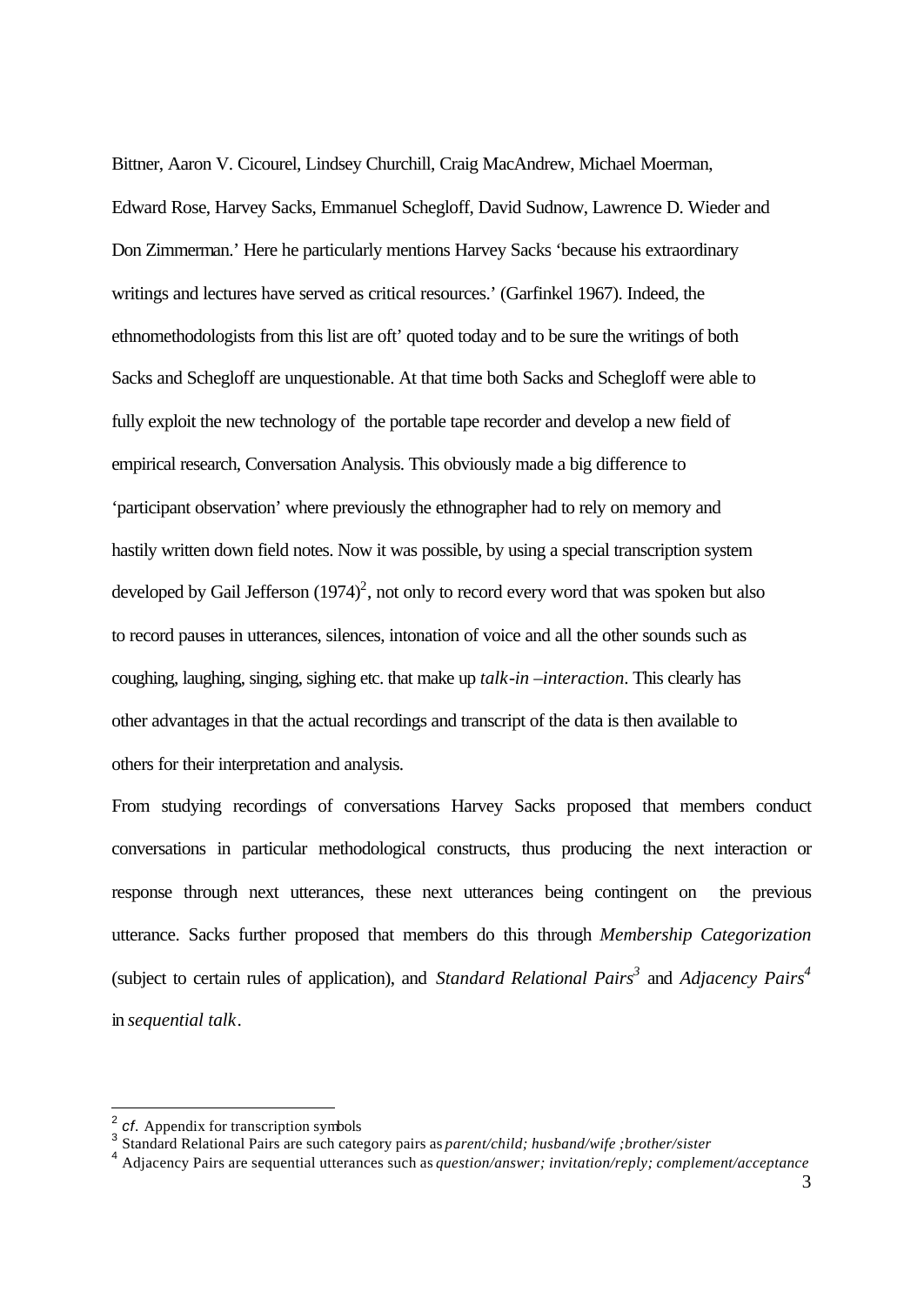The simplest illustration of membership categorization is Sacks now classical example of the child's 'story' 'The Baby Cried. The Mommy Picked it Up' (Sacks1966). In Sacks analysis of these two simple sentences 'baby' and 'mommy' are both 'family' categories, that is they are *membership categories* of the *membership category device* or collective of 'family'. Categories, according to Sacks, display a *category boundedness* or exhibit *predicates* (Eglin and Hester 1992), that is, the predicate of the category baby is crying as that is what babies mostly do, the predicate of the mommy is picking the baby up as that is what mommies usually do on hearing a baby cry. The category bound activity of crying enables the correct categorization of baby, in this particular case as a small infant homo-sapien, as this is an activity that babies normally do, rather than 'baby' as a member categorised as an adult being addressed by a term of endearment as in the utterance 'Hey, baby d'ya wanna come out t'night?' or 'baby' as a member categorized as acting out of context referent to age as in the utterance 'Oh, you're such a baby behaving like that!' Therefore the *predicate* or the *category bound activity* and the context in which it is used enables members to categorize other members relevant to the particular situated occasion encompassed by a particular text or extract of conversation in use at that time. There are two rules of application for these analyses, the Consistency Rule in that if a category from a category device is used to categorize a first member then categories from that same device may be used to categorize further members of the population, and the Economy Rule in that a single category from any device can be referentially adequate for categorizing further members of the population.

### **1.2 Ethnomethodology as an interpretive approach: classroom studies past and present**

Using EM as an interpretive approach the phenomena of educational activities as and in classroom lessons are locally produced and accomplished by members as participants *in situ*. To study members' methods for doing this, collected observations are ordered according to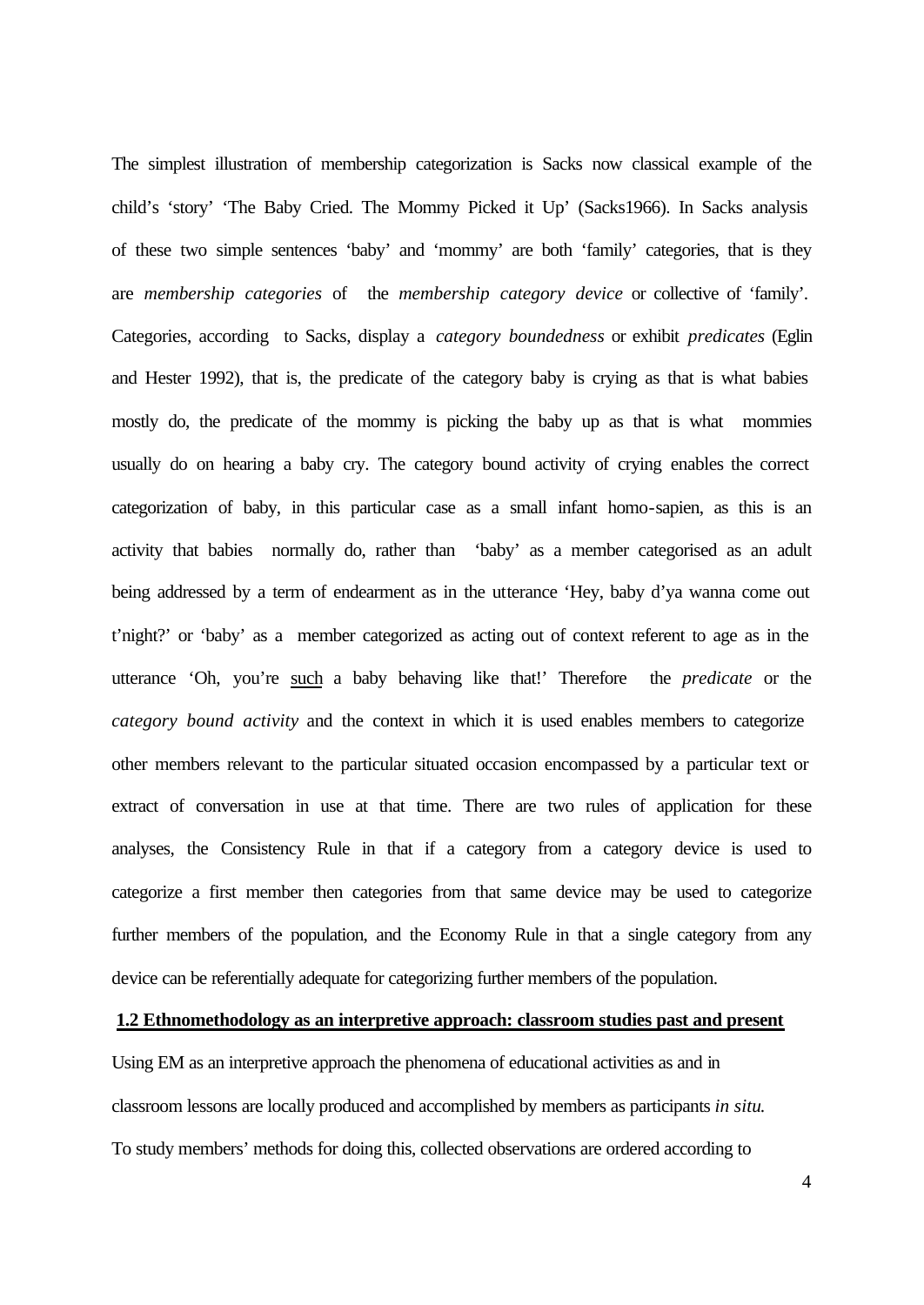the relationships between categories, categories that are in place 'as socially sanctioned ways of describing events which take place in that setting'(Sharrock and Button,1991). *De facto*  these methods of interpretation must apply to both the researcher and the researched. Ethnomethodological inquiry 'pays close attention to the details of activity organization not to establish exactly what happened, but to make a case for the possibilities with regard to how such activities can be organized.' The ways in which these activities are ordered and organized 'can only be known from within a culture, by being, or becoming a member.' (Heap 1988)

#### **1.3 Sequential talk in the classroom**

 $\overline{\phantom{a}}$ 

Applied Ethnomethodology (AEM) as interpretive work explicates the interruptions or 'repairs' as methods of assessment by the teacher towards task competence and task achievement. This is normally done as I-R-E's ( Mehan 1979a) in the classroom and has been found to have a slightly different structure of I-C-R-E's/D-C-R-E's at the computer (*cf.*  Perry 2000 and Wegerif 1994;1995). The classical study by Mehan  $(1979a)$ <sup>5</sup> was concerned with the learning of classroom structures as a means of social organization that was beneficial to the teacher and the pupils. The four part structure of I-C-R-E's/D-C-R-E's is discussed further in sub-section **1.4**.

Mehan posed that the goal of 'constitutive ethnography is to characterize the organization of teacher- student interaction in classroom lessons.' The 'characterization' of this organization as constituted through sequential utterances was shown by Mehan to have a three part structure of teacher Initiation- pupil Reply or Response- teacher Evaluation of response, or I-

<sup>5</sup> *Cf*. Also Mehan 1979b, *"What time is it Denise?": asking known information questions in classroom discourse*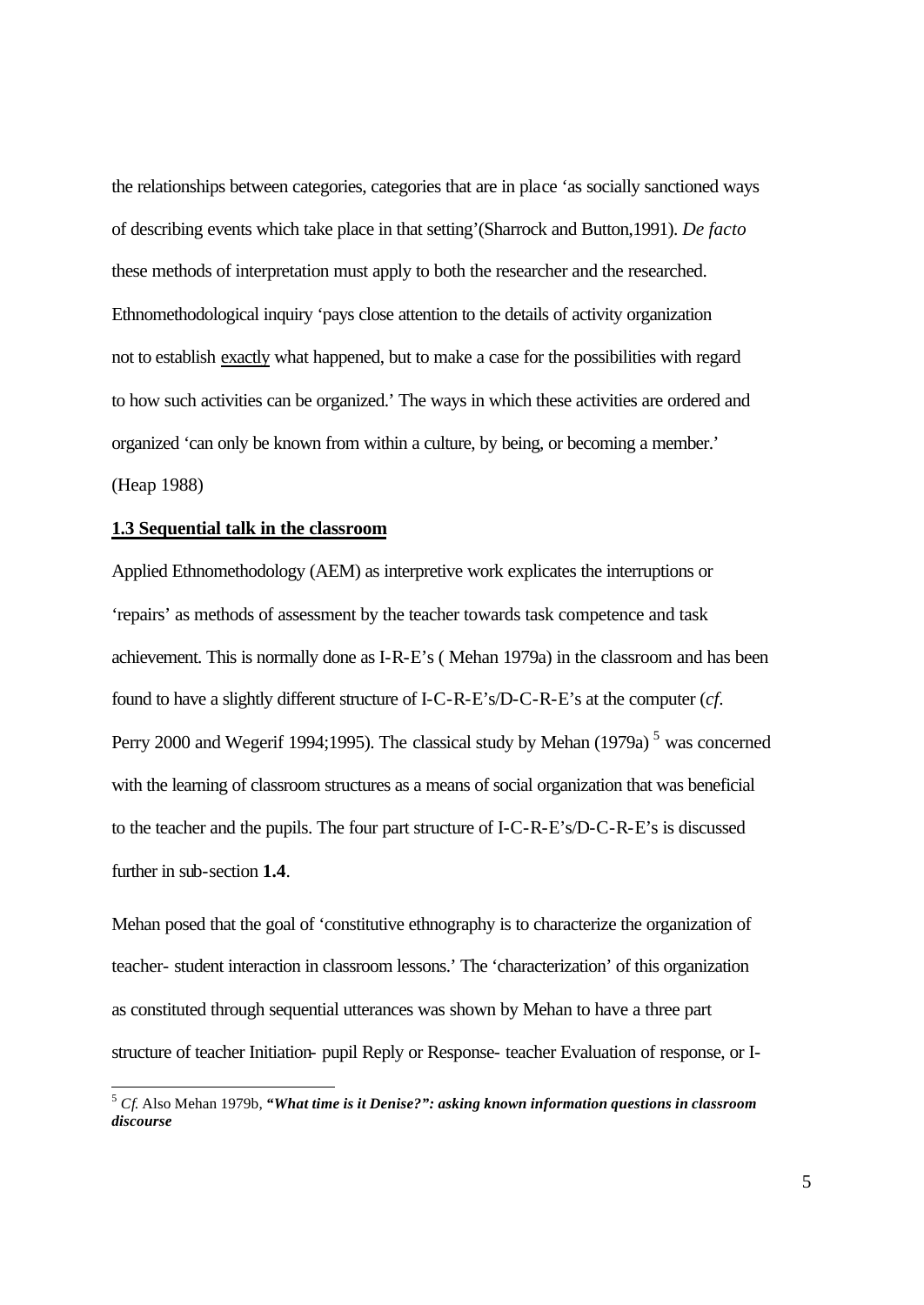R- E. That is, the teacher asks a question as an Initiaton, the pupil(s) Respond with an answer and the teacher makes an Evaluation of that response ie. indicates whether the answer is correct or not.

Mehan's concept of I-R-E was not new, indeed Sinclair and Coulthard (1975) in reference to Pearce (1973) remark that sequences of "Initiation- Response- Feedback" were found to be inappropriate to deal with all categories of discourse and that "alternative structures were considered." ( Sinclair and Coulthard 1975, p.117.) However Sinclair and Coulthard imply that "speech acts are complete in themselves; that one need not look beyond the boundaries of the speech act to determine its meaning." (Mehan, 1979a, p.63.) For Mehan 'initiationreply-evaluation' acts of teacher-student interaction' in lessons are not autonomous speech acts but share 'prospective' and 'retrospective' features, as explicated by Schutz (1962) Garfinkel (1967) and Cicourel (1973), in that 'any given act has a range of potential meanings', and the 'meaning resides in the reflexive assembly of initiation, reply, and evaluation acts into interactional sequences.' (Mehan 1979a)

#### **1.4 The genesis of CA and MCA approaches to classroom interaction**

Mehan's study may be taken as a departure point in respect of the genesis of a conversation analytic approach to teacher evaluation in reading lessons. It can be argued that the ensuing ethnomethodological classroom studies that exhibit conversation analytic approaches are a steady progression of Mehan's thought and analysis. More recent classroom studies show in increasingly rich and rigorous detail, by way of CA and MCA, how children's social organization of classroom lessons are accomplished through the ordering of identities that are made relevant through and in their talk. (*cf.* Danby and Baker1998, 2001a, 2001b; Heap 1988, 1989a, 1989b, 1991, 1992, 2000; Macbeth 2000). Indeed, these are referent to many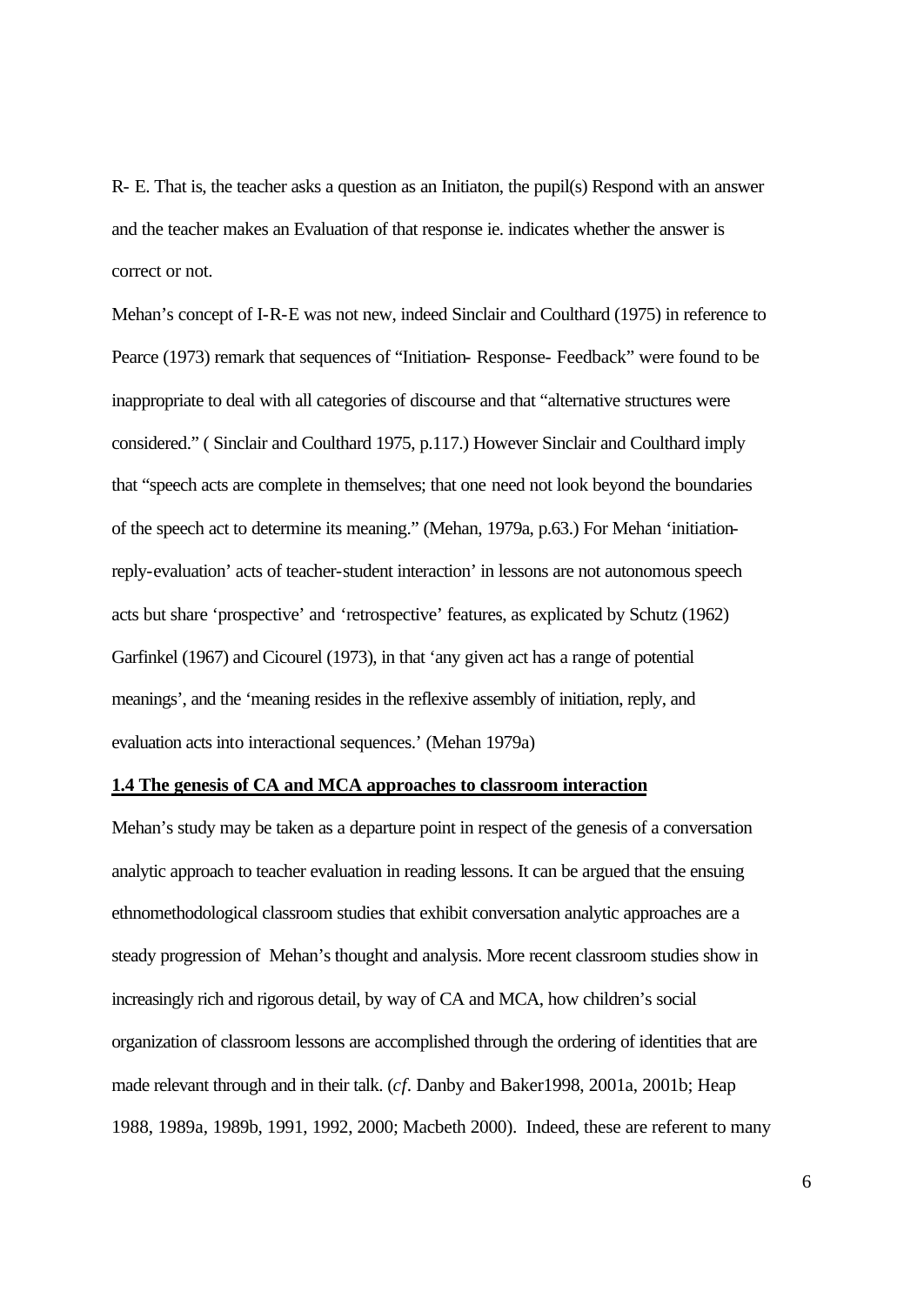previous ethnomethodological studies and approaches to classroom order and understanding children's cultures in this field. (*cf*. Heap 1978, 1979, 1980a, 1980b, 1980c, 1980d; Macbeth 1991, 1992, 1996; McHoul<sup>6</sup> 1978).

The classroom research conducted by Mehan (1979) differed in many respects from conventional ethnography. Indeed, Mehan argues that "constitutive ethnography" is advantageous in many ways that conventional ethnography lacks. The data used for analysis is highly retrievable because it has been collected either through audio and/or video recording. In this way it is possible to preserve and present the original data on which the analysis has been conducted. Further, this allows for a comprehensive treatment of the data, which should be a comprehensive treatment of the entire corpus of the data rather than focussing on correlations and looking for 'co-occurring phenomena'. Constitutive ethnography aims to ensure that the perspectives of the researcher and participant members of the research converge in respect that the 'normative order' of the classroom is made visible by providing accounts for absences of expected forms of interaction in the entire corpus of the data.

However in lessons that are conducted as interactions with the computer interface in place of or in collaboration with the teacher, I-R-E's in computational terms can be seen as:

l

 $6$  McHoul was the first, according to Heap, to analyze "formal talk in the classroom" sequentially in reference to the work of Sacks, Schegloff and Jefferson (1974). Heap's grounds for criticism were made salient from the observations of his own empirical classroom research with Brackstone and Horn in 1976& 1977, as part of a long term study in 1978 of the social organization of reading activities at the Primary Level. Basically they argue the issues of the "generality claimed for his rules" for the organization of turns at formal talk in the classroom."McHoul's teacher rule is argued not to account for.......undirected questions and overlapping answers. His student rule is shown to be unable to handle student-student repair sequences."Further, "his rules are immune to data because they define what counts as formal talk in the classroom." (Heap 1979, Abstract). It is therefore important to differentiate between the organization of classroom talk *per se* and the organization of formal talk in the classroom, as *formal talk* conceives speakers as *rule governed* whereas *classroom talk* conceives speakers as *rule users.* Finally, Heap concludes "while the rules are seen as being contextindependent,their use is conceived to be context -sensitive. This context-independent/context-sensitivecharacter of rules and their use is central for Sacks et al (1974: 700), but is absent from McHoul's formulations." (Heap 1979, p.14).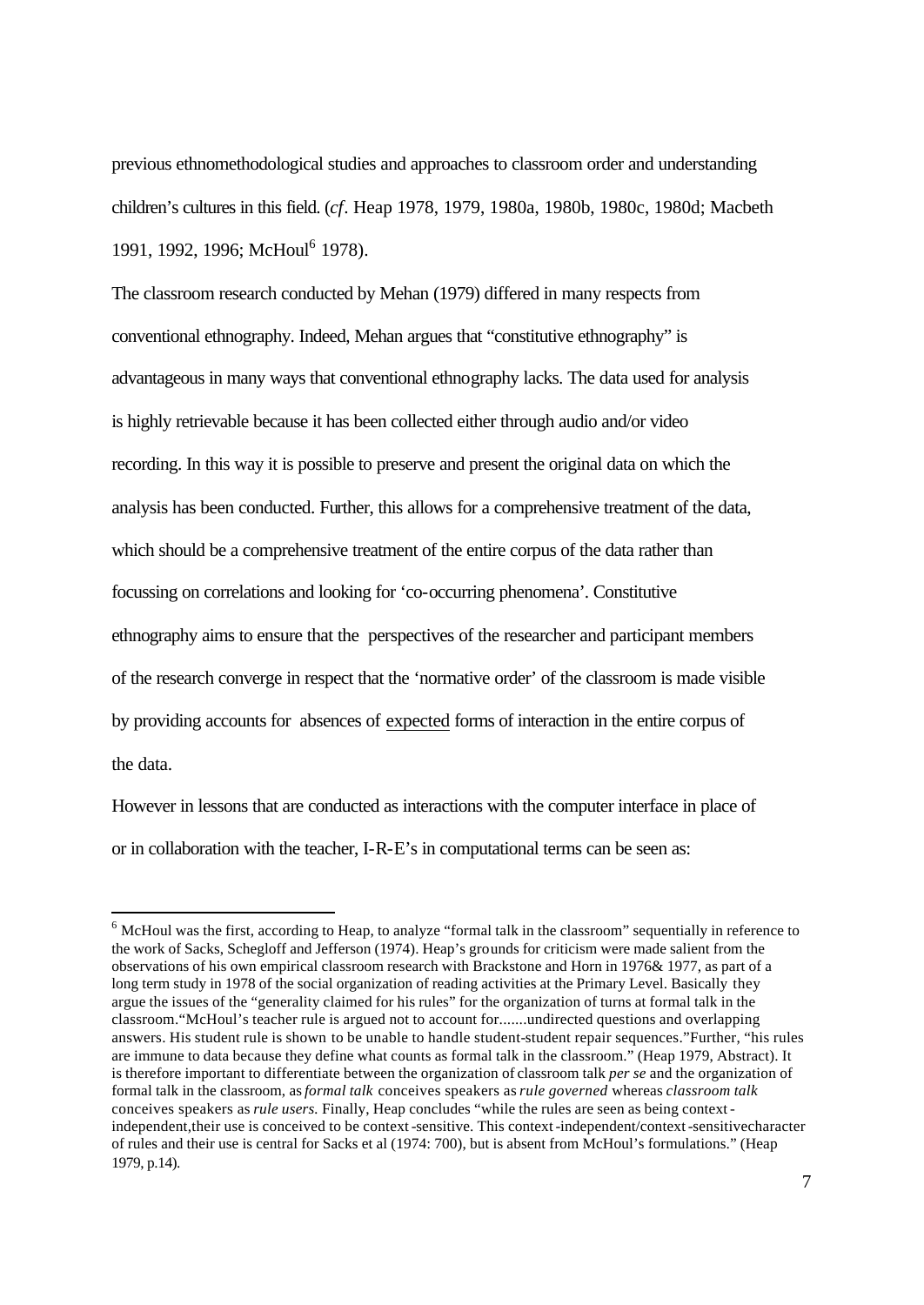I – Initiation as an instruction from the program running on the machine

R – Response as interaction by the user with the text or graphics as displayed on the interface of the VDU screen

E – The Evaluation of the response of the pupil by the program being used which is displayed on the VDU screen.

*Ipso facto*, it was found that interaction at the computer interface amongst groups of children had a four part structure rather than a three part structure. The four part sequential structures found in the IT setting of ' *instruction-compliance- request for evaluation or affirmation of compliance- evaluation or affirmation of compliance'* (I-C-R-E's) consist of two consecutively sequential *adjacency pairs* of which the second pair is a procedural consequentiality of the first pair.(Perry 2000). Wegerif (1994;1995) found the same sequential structures in the SLANT data but identified them as '*directive- compliance-request for evaluation-evaluation'* (D-C-R-E's). These final evaluative assessments of the I-C-R-E/D-C-R-E structure act as the initiators of 'repairs' that are done by the pupils themselves, whereas in the I-R-E structure explicated by Mehan the teacher uses this evaluation as a resource for doing 'repairs<sup>'7</sup> which will be salient in the next *Initiation* utterance. In other words if the pupils did not respond in the expected way thus producing a correct outcome then the teacher has to allow for this and reformat the question.

In the IT setting 'repairs' are routinely carried out by pupils during word processing as intentional acts. An act is carried out with the intention of the predicted or expected outcome in accordance with a pupils anticipation of a co-pupils action and how that pupil anticipates that the co-pupil will interpret the anticipated outcome. Hence 'repairs' are done as the

 7 *cf.* Schegloff (2000) *When 'Others' Initiate Repair*, in which he says, 'In these instances, an unproblematic sequel begins a next turn-some sort of receipt of prior turn or stance toward it-but either after it's completion or aborting it, it is followed by an other-initiation of repair.' p.231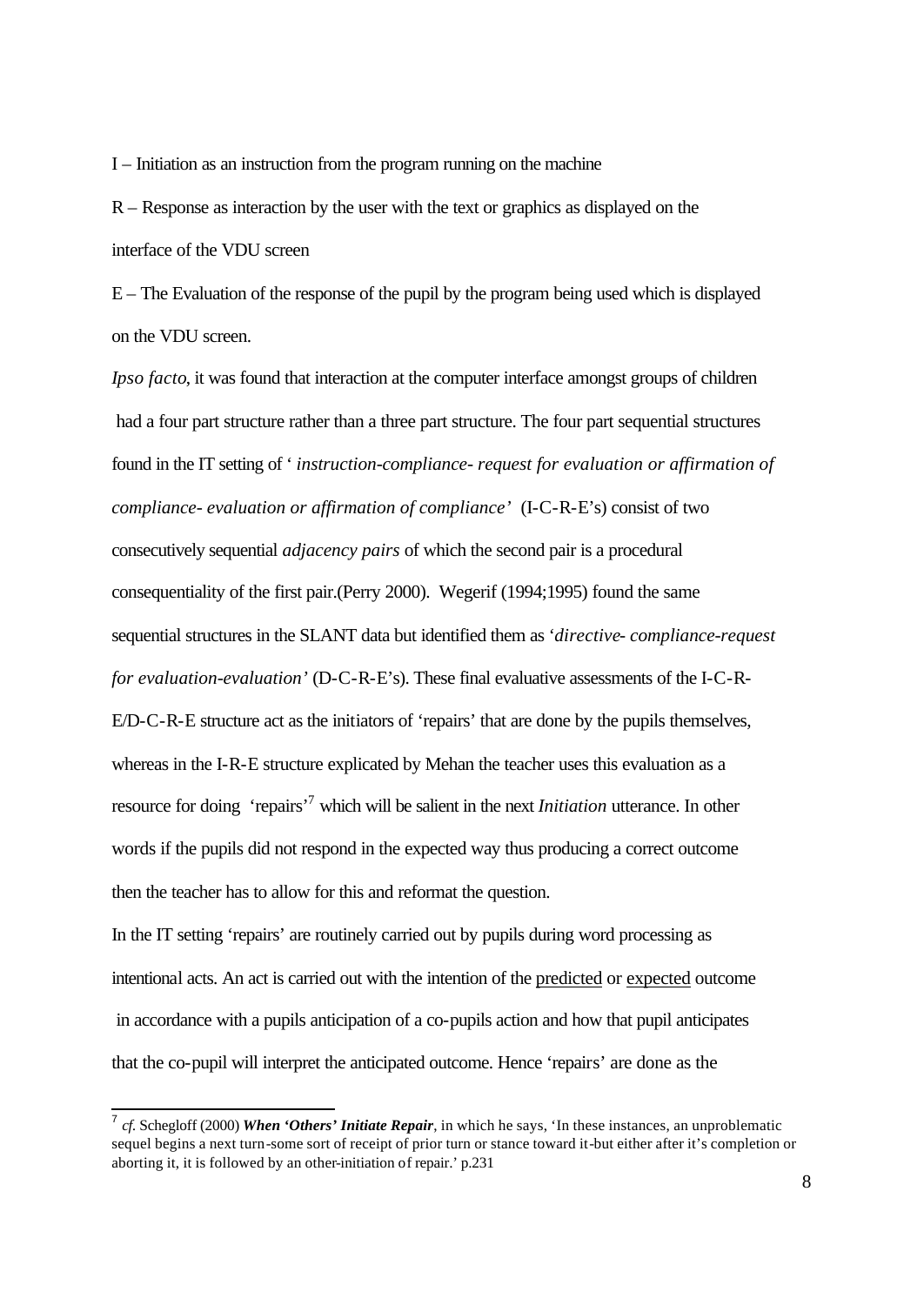interaction unfolds as an ongoing evaluative practice.

Recipient designed and task oriented interaction will be different in a group and will be oriented towards a group understanding and an expected group hearability. In collaborative computer tasks the designated writer or 'first orderer' (Heap1992) $\delta$  may be 'self' or group appointed through the negotiation of social identities, which are contingent on the assumed rights and obligations and thus membership categorizations by members, of co- members to the interaction, and how those members perceive that those co- members categorize themselves and them.<sup>9</sup>

### **1.5 Categorical work: The 'transient' ordering of 'operative identities'**

Co-operative work at the computer is done as talk, as what is 'inputted' is 'normatively' spoken out loud by the 'first orderer' (Heap, 1992) at the keyboard. Collaborative practices which orient to 'other' pertaining to 'rights' and 'responsibilities' (Sacks 1975) can be said to operate within the parameters of 'normative' orders. The normative order and practical reasoning in the organization of CSCW are constituted as utterances. These predicate on presuppositions of news worthyness and tellability, which are referent to indexicality and reflexivity in context and serve as unrecognised functions<sup>10</sup> facilitated by such practices

 8 *cf*. footnote 12, p.16

<sup>9</sup> Garfinkel (1967) puts this more simply, 'for the *conduct of his everyday affairs* the person assumes, assumes the other person assumes as well, and assumes that as he assumes it of the other person, the other person assumes it of him, that a relationship of undoubted correspondence is the sanctioned relationship between the actual appearances of an object and the intended object that appears in a particular way. For the person conducting his everyday affairs, objects, for him as he expects for others, are as they appear to be. To treat this relationship under a *rule* of doubt requires that the necessity and motivation for such a rule be justified.'

<sup>&</sup>lt;sup>10</sup> 'Unrecognised functions' are known to be there and taken for granted, but not physically 'seen' or ' heard' and, it can be argued, act as enabling devices for self-directed learning of which children collaboratively take 'ownership'.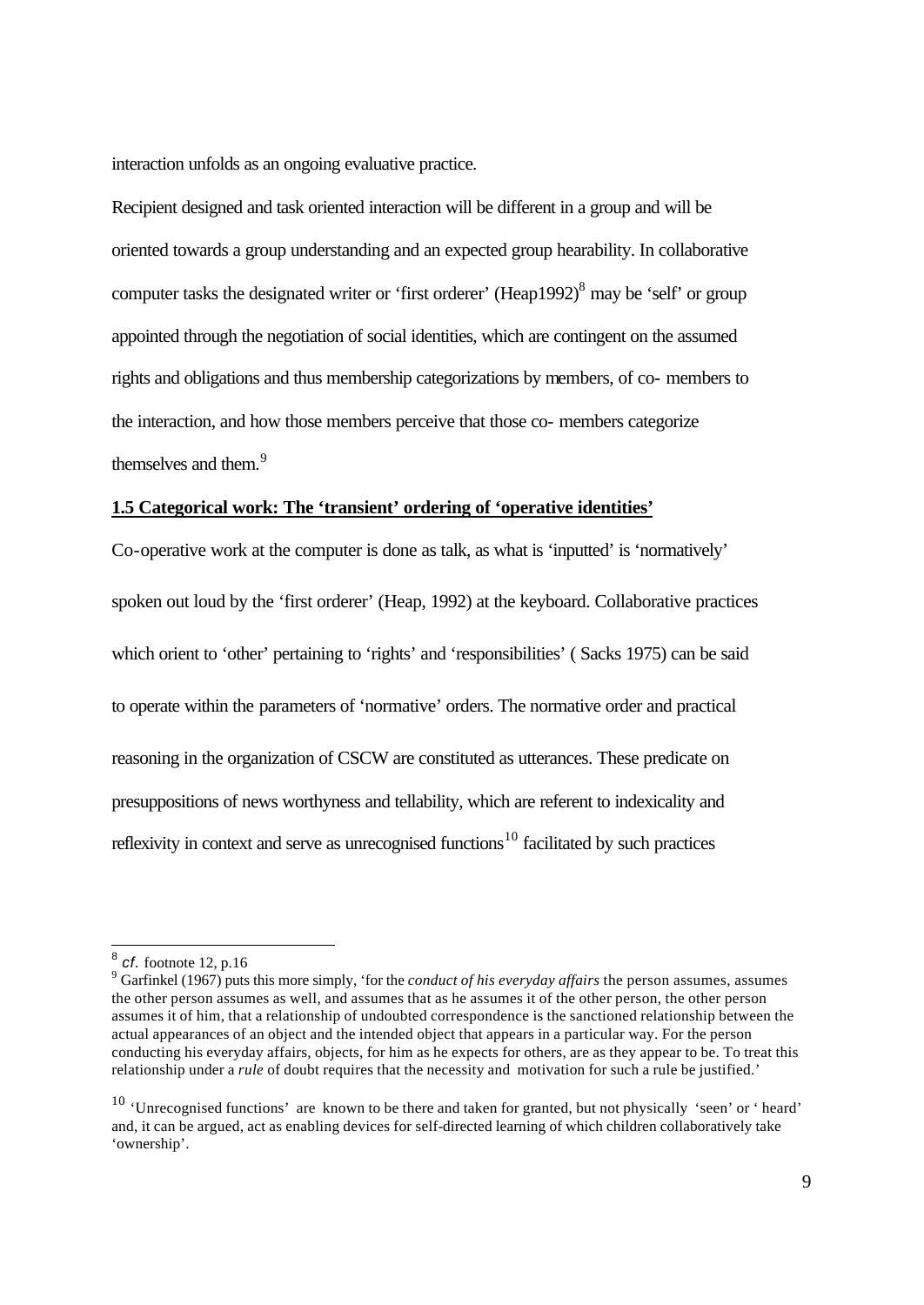literacy and IT skills and social communicative skills which in turn are facilitated by collaborative tasks.<sup>11</sup>

Work at the computer keyboard as a collaborative enterprise in successfully accomplishing a task as set, is locally managed and socially organized through the ordering and managing of social identities, which are contingent on membership categorization as previously explicated above. Within negotiating identities for collaborative practices the members of the group are mediating between the group 'frame of reference' and their individual 'frames of reference'. Previous analysis (Perry 2000) has shown that children work in collaboration with one another towards the accomplishment of task achievement and completion by the membership categorization work of the negotiation of identities, or positions, through the interpretive work of a 'discourse machinery' ( Heap 1992). Heap's 'discourse machinery' which he describes as '(soft) machinery for the production of discourse and action' and relates it to Sacks et al (1974) *A simplest systematics for the organization of turn-taking in conversation*, 'can be used for a wide variety of tasks'. Heap states that 'the actions accomplished by means of the discourse-action machinery of collaborative computer editing include speech acts.' 'These acts are primarily devices for fostering the accomplishment of non verbal acts' (Heap 1992, p.130) as in a running commentary of what is going on. In their two papers 'Terror by Categorisation in a Preschool Classroom' (2001) and 'Escalating Terror: Communicative Strategies in a Preschool Classroom Dispute' (2001) Susan Danby and Carolyn Baker refer to Sacks notion of how children 'set up flurries of talk' to highlight the collaborative work that children do to make 'witnessable… the talk and

l

 $11$  This has already been established in my previous research, that in order to be able to complete collaborative tasks at the computer that demonstrate literacy and IT skills children need social skills for that collaboration to be successful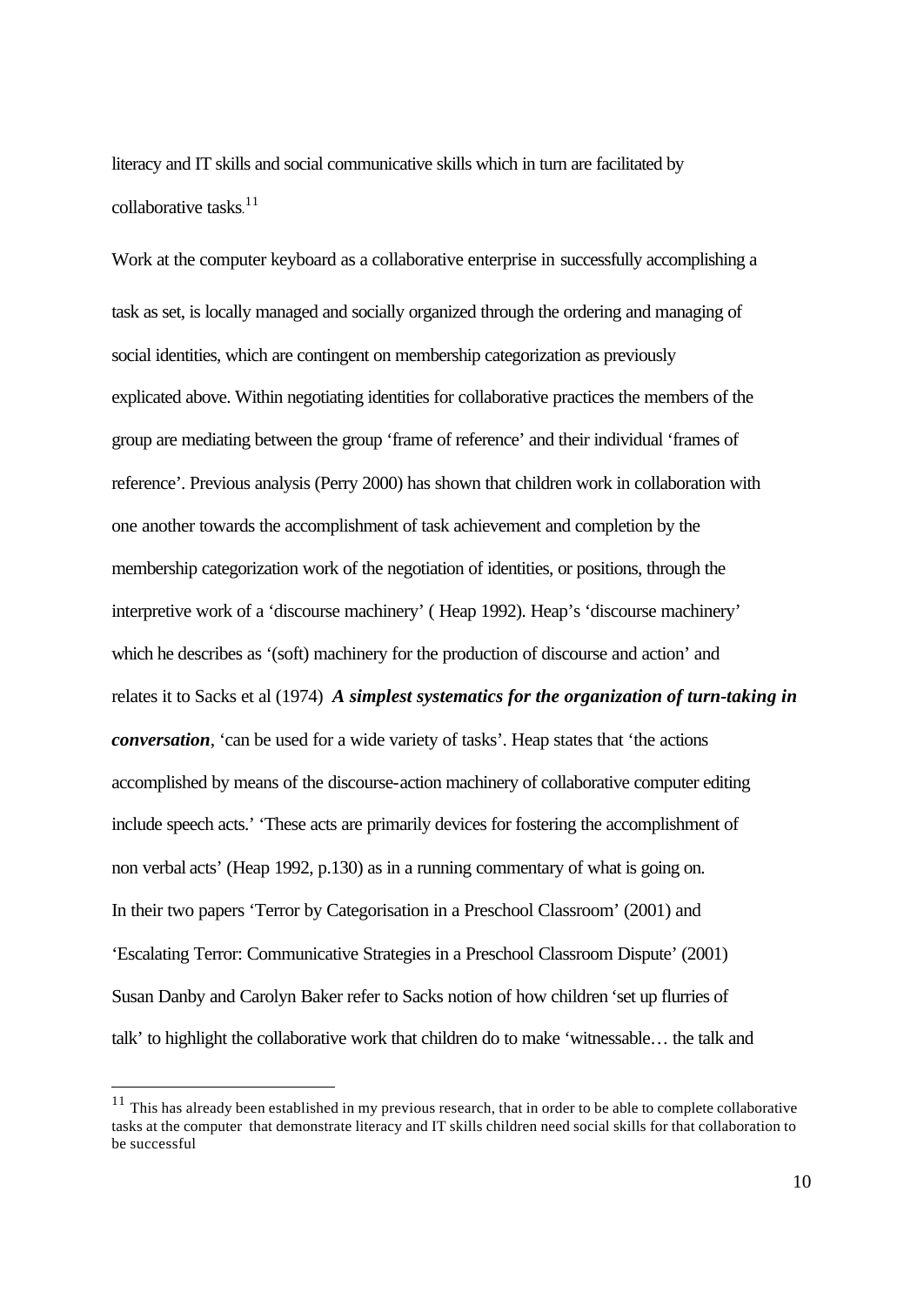conduct of a member of whatever social category they are intending themselves to appear as'. In the setting up of 'flurries', which according to Danby and Baker, includes members repetition of similarly sounding words such as 'bash' and 'smash' for providing a 'running commentary' for their actions, individual children are making their claims to membership of the group 'hearable' to the others of that group. However, as Danby and Baker show, 'the talk and the actions... may remain the same, but membership may differ; the players and their roles may differ from moment to moment.' (Danby and Baker 2000, p.10) As is shown in this research, that children in order to organize their work collaboratively 'negotiate identities' or operate within a series of 'transient identities'. To elucidate this further it is necessary to refer to the relevant Sacks lecture, 'Poetics; Requests, offers, and threats; The 'old man' as an evolved natural object' (vol. 2, p. 322) in which Sacks talks about 'flurries' and also talks about the 'changing of *operative identities* (as evolved natural objects), where the identities they end up with are the identities they have in the world, but that they weren't employing earlier on.' (p327). That is, the identities that are adopted are contextually and situationally relevant to the occasion in hand.

#### **2.1 Situating the research**

This research emerged from two earlier ethnographic studies of collaborative work at the computer in the primary school classroom. In these two previous studies it was found that (1) children's IT usage, task competency and task accomplishment relied on their social organization in the negotiating of identities and (2) that the structure of talk in interaction with the computer interface was different from the structure of (a) ordinary conversation and (b) ordinary classroom talk.

The school in which this research was conducted is a small village school with an approximate number of one hundred and eighty pupils attending. The village grew around a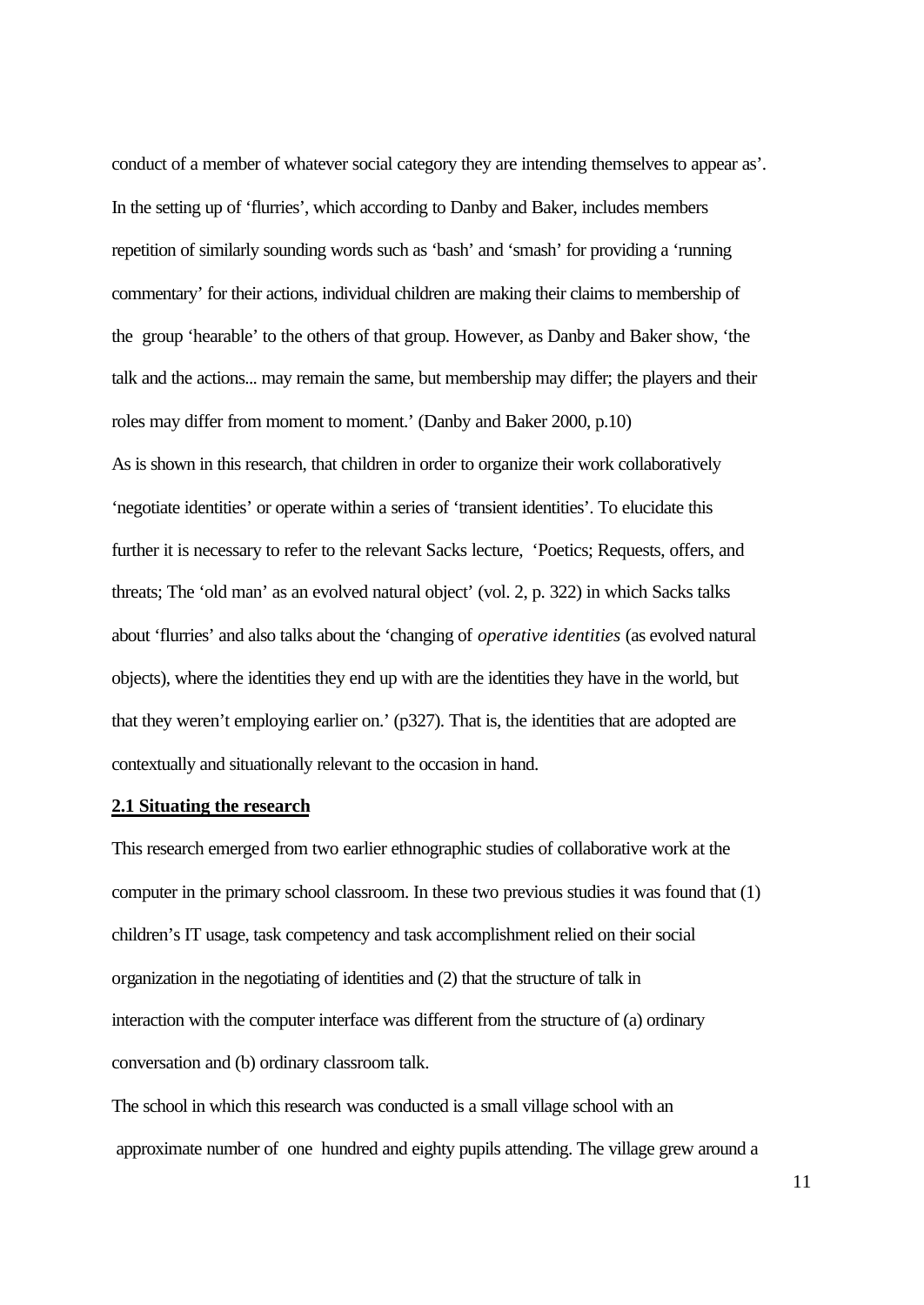quarrying community, but in spite of this very Welsh background it is extremely Anglicised. The classroom lessons *per se* are conducted bilingually in English and in Welsh but the computer sessions are conducted in the medium of English.

The small group in this study were from a class of mixed ability with an age range of 9 to 11 years.

The transcript data was obtained from audio recordings and field notes were taken in direct observation of classroom interactions. The data is analysed from an ethnomethodological perspective using a conversation analytic approach and refers to the membership categorical work of the late Harvey Sacks ( Sacks 1992,1995).

### **2.2 Institutional Talk, is there such a phenomena?**

I use the term 'ordinary classroom talk' and will refrain from using the term 'institutional talk' because this has been recently contested in McHoul and Rapley (2001), in which Hester and Francis contest 'institutional talk' *per se*. They maintain that whilst such conversational structures of the 'sequential ordering' of 'relational pairs' as in 'questions and answers' may support some of the activities engaged in during institutional talk, these same structures do not make 'institutional' interaction instantly recognisable or necessarily available. Indeed, the 'recognisability' of any phenomena, institutional or otherwise, 'is a *situated accomplishment*, and involves a reflexive relationship between utterances, situated identities (*my emphasis*) and other circumstantial particulars.' (Hester and Francis 2001).

However, this is not an original insight regarding this phenomena, Heap (1979) said much the same thing in his criticism of McHoul (1978), that it is important to differentiate between the organization of *ordinary classroom talk* and the organization of *formal talk/institutional talk* in the classroom, as *formal talk* conceives speakers as *rule governed* whereas *classroom talk*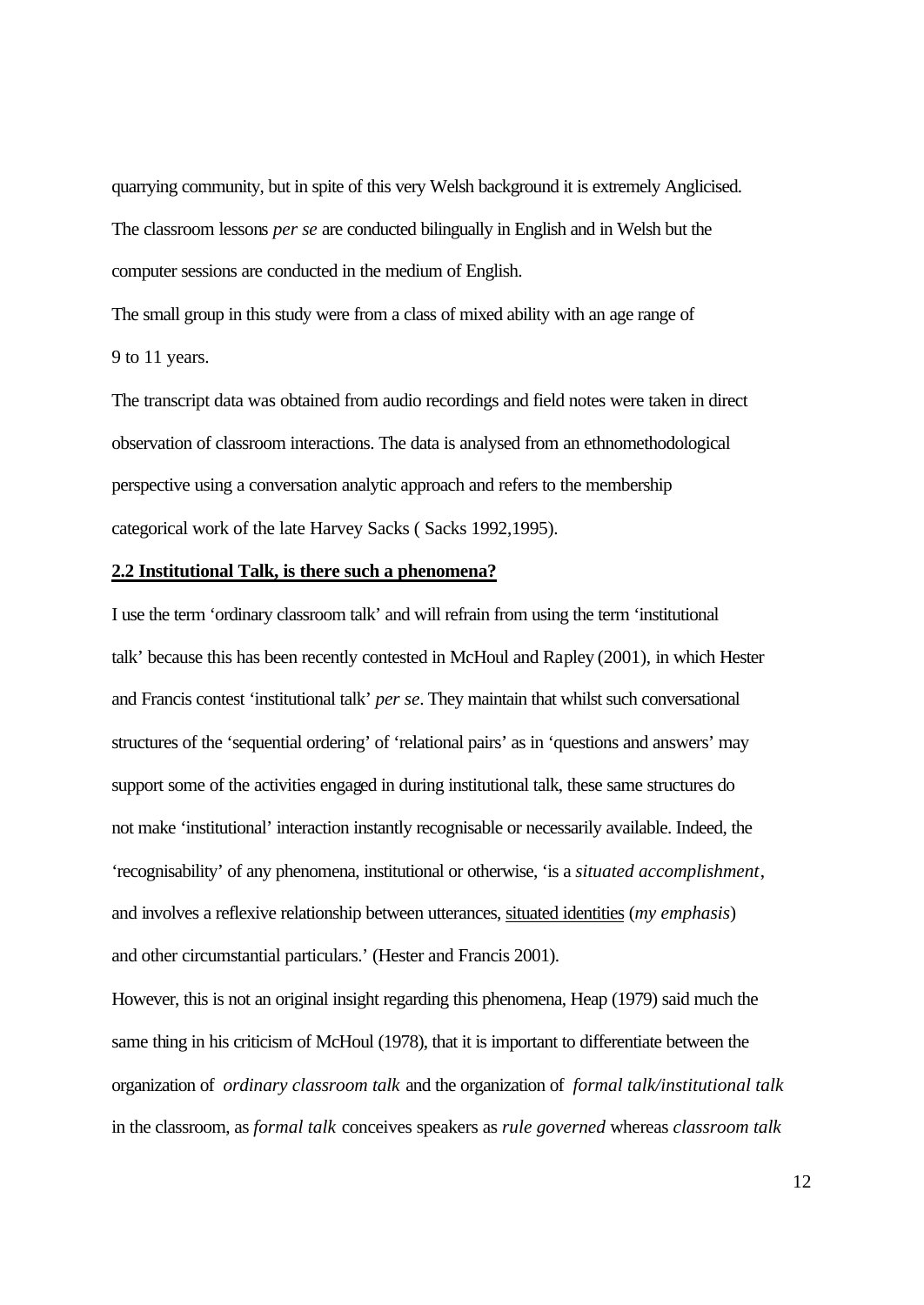conceives speakers as *rule users.* Finally, Heap concludes 'while the rules are seen as being context-independent, their use is conceived to be context-sensitive. This contextindependent/context-sensitive character of rules and their use is central for Sacks et al (1974: 700), but is absent from McHoul's formulations.' (Heap 1979, p.14).

Watson (2000), however, explains this in much finer detail in his response to Hester and Francis' similar article 'Ethnomethodology, conversation analysis and 'institutional talk', in *Text* 20(3)(2000). As Watson says, the issue of bringing CA/ITP (Institutional Talk Program) and EM into a closer alignment with one another rests on the considerations of 'membership categorization analysis *in relation to* rather than in opposition to sequential analysis, such that consequences may be seen as informed by and realizations of categories. Thus categories may be recognized as built into sequences and sequences may be recognized as, *inter alia*, categorical realizations.' That is, the one informs the other. I totally agree with Watson in this respect in that 'the tacit assumption of categorical identities works as one of conversation analysis's and the institutional talk program's actual *techniques* of privileging sequence. Watson's criticism appears to be that Hester and Francis' 'characterization of categories as 'circumstantial' presupposes (my emphasis) 'a separation of 'category' and 'sequence' and that 'categorical concerns, as and when they arise' should 'be treated as integral.' Further, Watson suggests that 'a respecified version of membership categorization analysis, utilizing, *inter alia,* some of Sacks's later formulations such as, again, 'turn-generated categories' might assist us in treating categorical order as integral to sequential order in talk (Sacks, Vol.2, 173-73, 360-366 and 542-553). Unless, as he says, we do not 'explore all the options within conversation analysis as initially set out by Sacks' we will be left with 'an approach that is a reduction even in terms of conversation analysis (and by extension, of the institutional talk program).'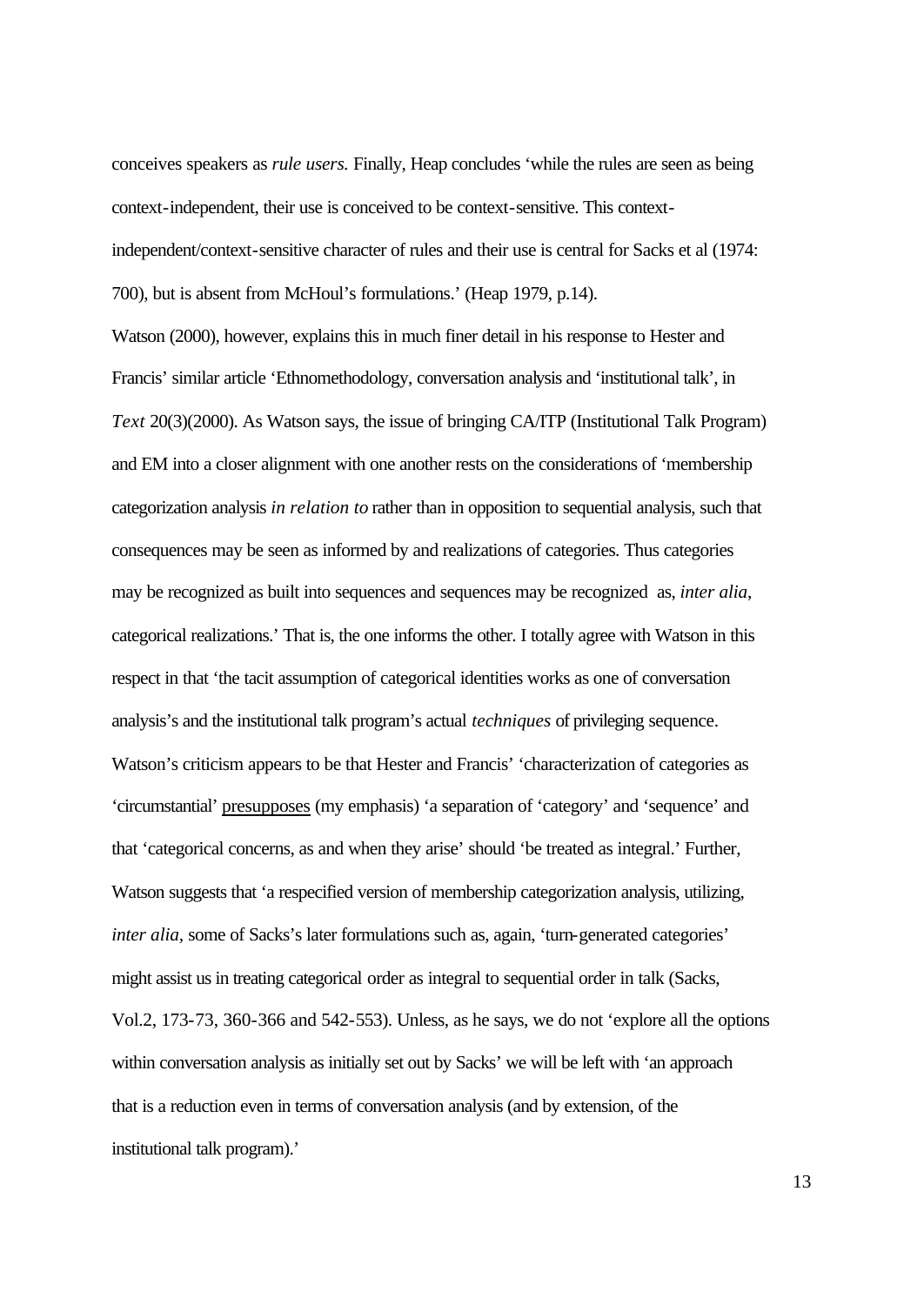#### **3.1 Examining the data: 'mapping on' categories**

The extract below came from some sequences of talk that had taken place among the computer group that I was studying prior to the teacher setting the task to be completed. This extract has been included because it was felt that it has a particular bearing on the way that the children managed the 'operative identities' in order to organize the collaborative work, or the 'local order' of getting the task done. How they turn this phenomenon into a resource for the interaction is shown later in section **3.3** extract 3.

### **R= Researcher P's 1, 2 &3 = Pupils in the computer group**

#### **Extract 1**

01. P.2. Hello microphone= ((speaking directly into the recorder))

(0.3)

02. P.2. =how are you doing today?

03. P's. 1,2, & 3 ((laughing and giggling))

### $(0.2)$

04. P.2. Hello there microphone (0.2) hello microphone(.) again

05. (0.3) he, he, hello microphone you're not recording me (.) at all

This pupil is particularly aware of being recorded and performs to the microphone,

whereas the other two do not appear to take any notice, although they must obviously

be aware by virtue of pupil 2's performance, and indeed this is made apparent in the

next utterance.

06. P.3. ((addressing researcher)) Is that light on when you're recording it? ((the microrecorder has a red light showing when it is in recording mode))

In this utterance pupil 3 is exhibiting his awareness that they are being recorded.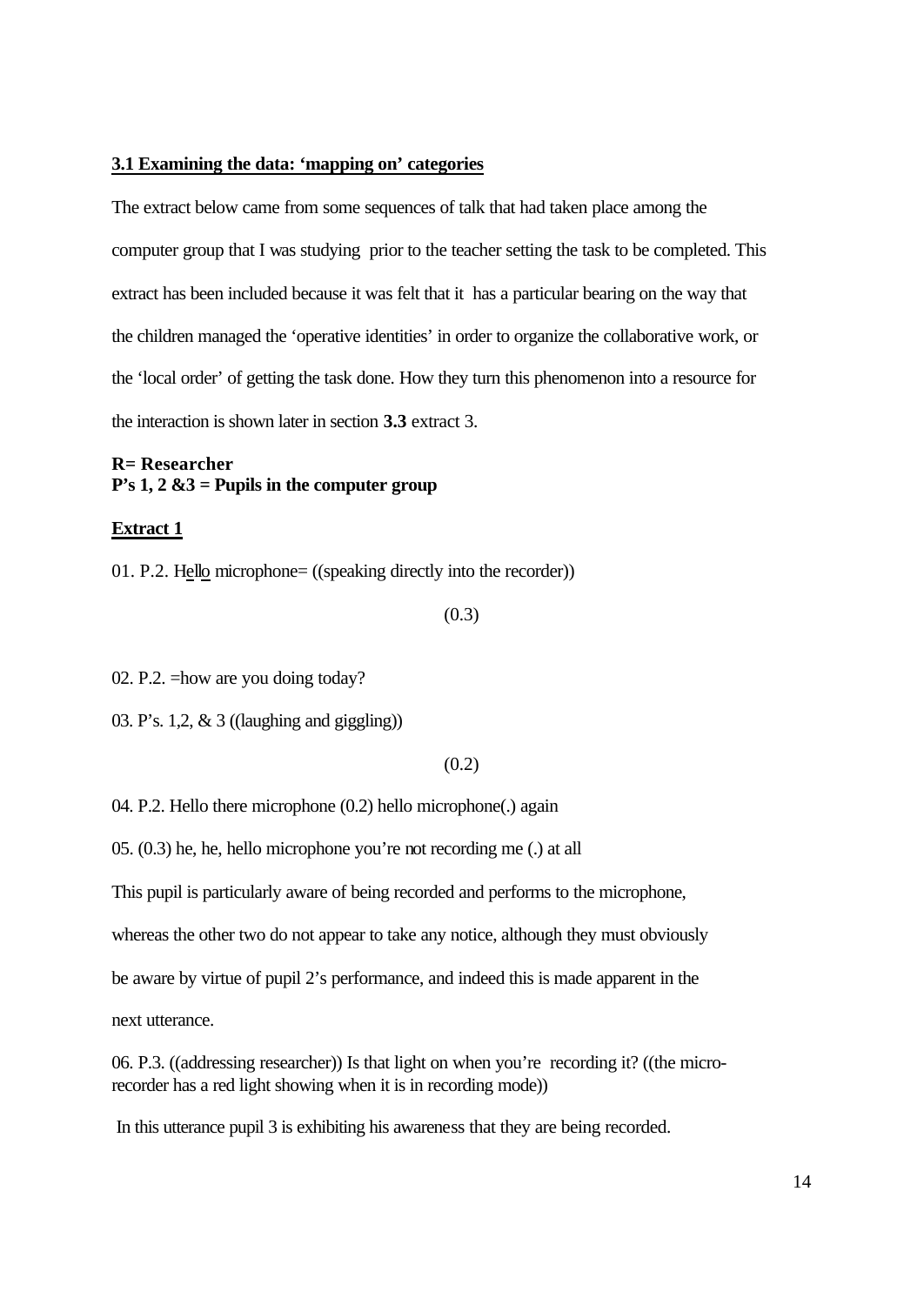07. P.2. Oh, no, he, he

08.R. It doesn't matter

09. P.2. That's what you think!

((I explain to them that I'm writing my thesis and need to write 100,000 words about how they learn in the classroom with computers, although this had already been explained to them by their teacher))

Sacks (1969) also refers to this phenomenon in which the members of a group, who are part of the research, are aware of being recorded and consequently turn it into a resource for the interaction. Sacks describes the situation in this way,

'So, they're in a situation where they're talking to each other, not to the observer, and while talking to each other they're being listened to by somebody to whom they are not talking. That somebody is legitimately listening to the talk of others who are not talking to him is a fairly peculiar situation, i.e., one does not normally have rights to overhear, nor does one normally have to bear being overheard.' (Sacks 1969, p.108)

The interaction that Sacks is referring to was the beginning of a group therapy session in

which the participants were being audio recorded and observed, and about which he says,

'What happened was approximately this: I came a little early and got introduced to the guys, and they were informed that I would be there. I was in a room, sitting behind a one-way mirror, and they were in an adjoining room. We met in the observation room and then they went out because it was a little early, then came back into the adjoining room. There was a microphone in the ceiling, and the following took place:

*Roger:* Turn on th' microphone. (1.0)

Al: T(h)esting,

*Roger:* We're about to sta(hh)rt. Hehh hh heh ((thump))

*Al:* We ah gathuhd heah(h), on this day (hh),' (Sacks 1969, p.104)

The interest that this fragment had for Sacks 'turns on the way in which its use involves the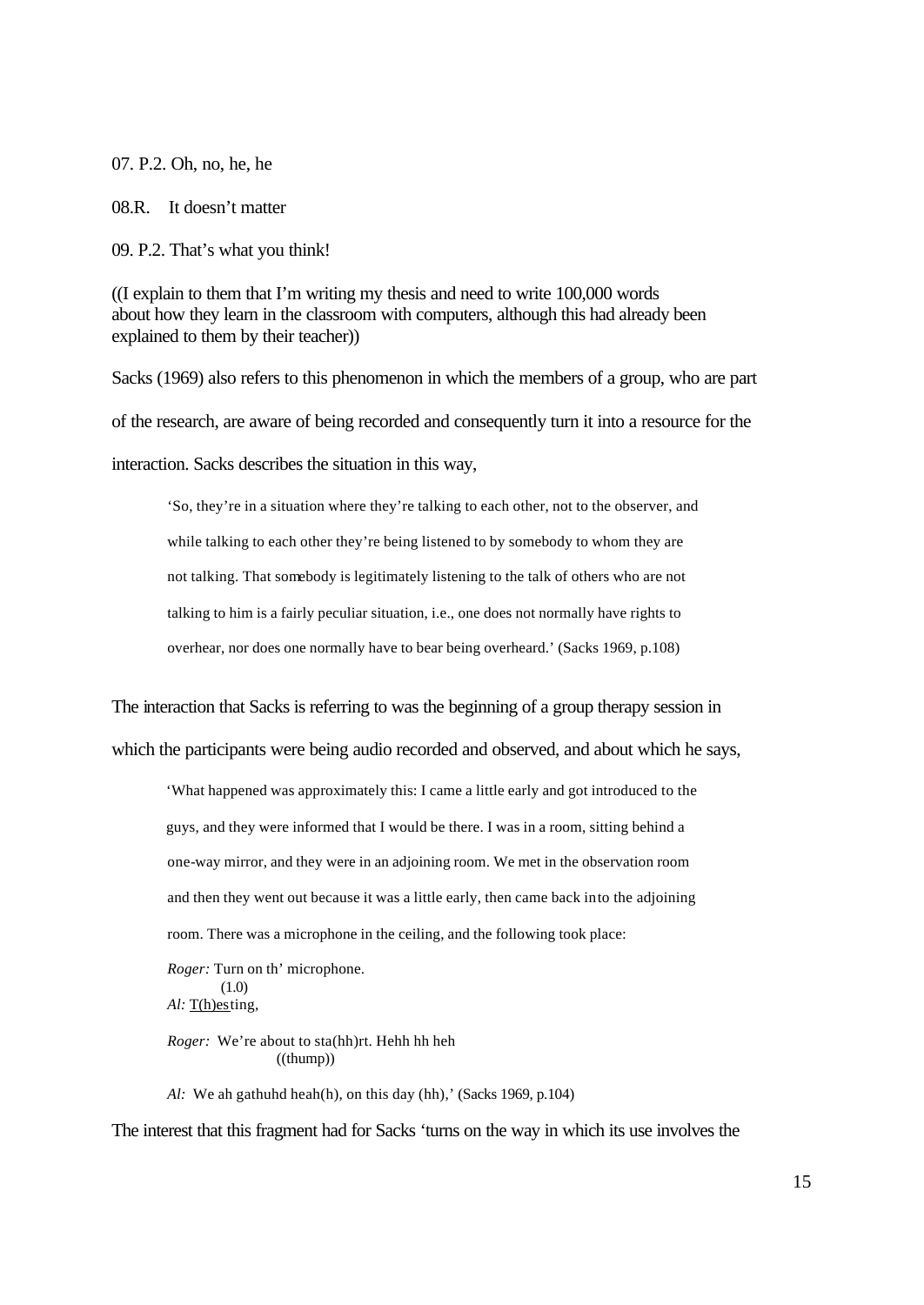exhibiting of an attention to the presence of observers.' It can be asked both of Sacks 'fragment' and of 'extract 1' in 'exhibiting an attention to the presence of an observer, why do they do it in the way they do?' Sacks asks why, in his fragment, 'do they do it in a playlike fashion; 'play' having two different senses' both of which Sacks says are appropriate: 'play' as in a game, and 'play' as in a performance.' (Sacks, p.105) … 'with regard to the type of sequence it is, it's 'a piece of play', again in the two senses of a game sequence and a performance.' Sacks goes on to say that these characters have picked the analogy of a theatre performance and 'mapped' on 'its categories of performer/audience to patient/observer.' In the same way then, it can be argued that in 'extract1' the pupils have also picked this analogy and have 'mapped' on it's categories of performer/audience to pupils/researcher, although the difference is that pupil 2 is also performing to and interacting with an inanimate object, i.e. the micro recorder in lines 01- 05. However, later in the analysis in section **3.3** extract 3 it will be shown how this analogy changes to that of a film set and its categories of film director/actors are 'mapped' on to that of pupil 'first orderer'/pupils 'helpers'<sup>12</sup>.

### **3.2 Setting the task: situating the action**

 $\overline{a}$ 

The members of the class and the teacher had gone outside into the playground with the class digital camera in order to take pictures of themselves and the surrounding scenery with the intention of saving them to the hard drive of the teacher's laptop computer, transferring them to 'A' drive (saving them to 'floppy'), transferring them to the hard drive of the class computers and incorporating them into their work, which was for each group to create a web

 $12$  In Heap's study he found that the writer at the computer assumed the rights and responsibilities to be the 'first orderer' and maintained the sole rights for inputting, whereas the 'helper' can only assert the right to arrange under conditions when the writer does not object. Heap suggests that 'the relation between the rights and responsibilities for arranging' during collaborative word processing 'can be seen as an organization of ordered options. (Heap 1992, p.128)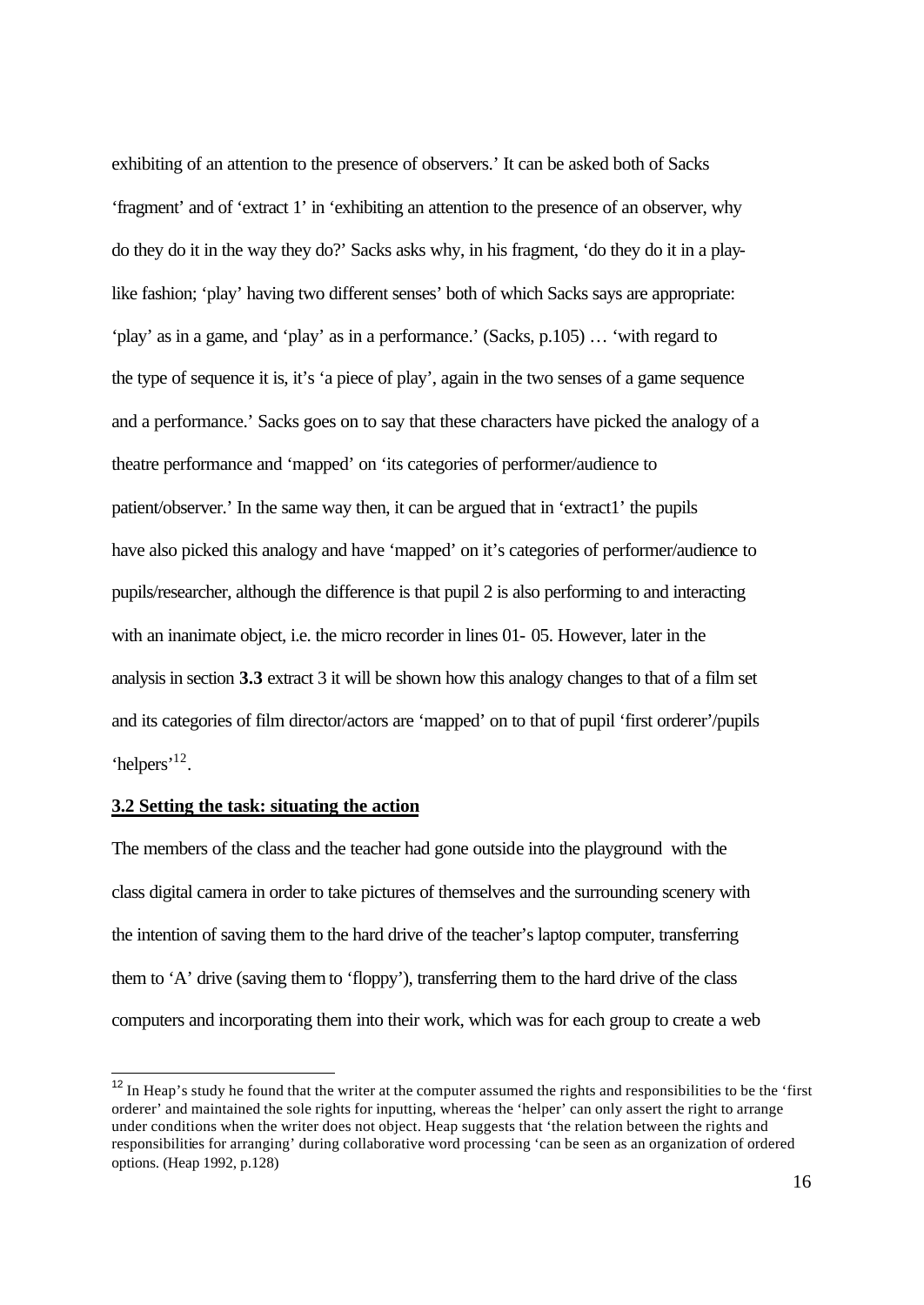page. The collective aim being to create a school website to be put on the Internet. The class gradually return and start to form into groups of threes, fours and fives around the five computers that are in the classroom. The teacher returns last of all with the digital camera. There is an interactive whiteboard at the back of the classroom that is connected to a laptop computer which is situated in front of it. The class computers are placed around the perimeters of the classroom as in the diagram below. (Diagram 1)

The computer group under observation in this research are situated at computer E next to the teacher's desk with the researcher/author of this paper seated behind them. For most of the time the teacher is standing in front of the laptop computer.

The teacher addresses the whole class and uses the interactive whiteboard and laptop computer to demonstrate what he expects each computer group to do and thus sets up the task that is to be completed.



### **Pupils at the keyboard**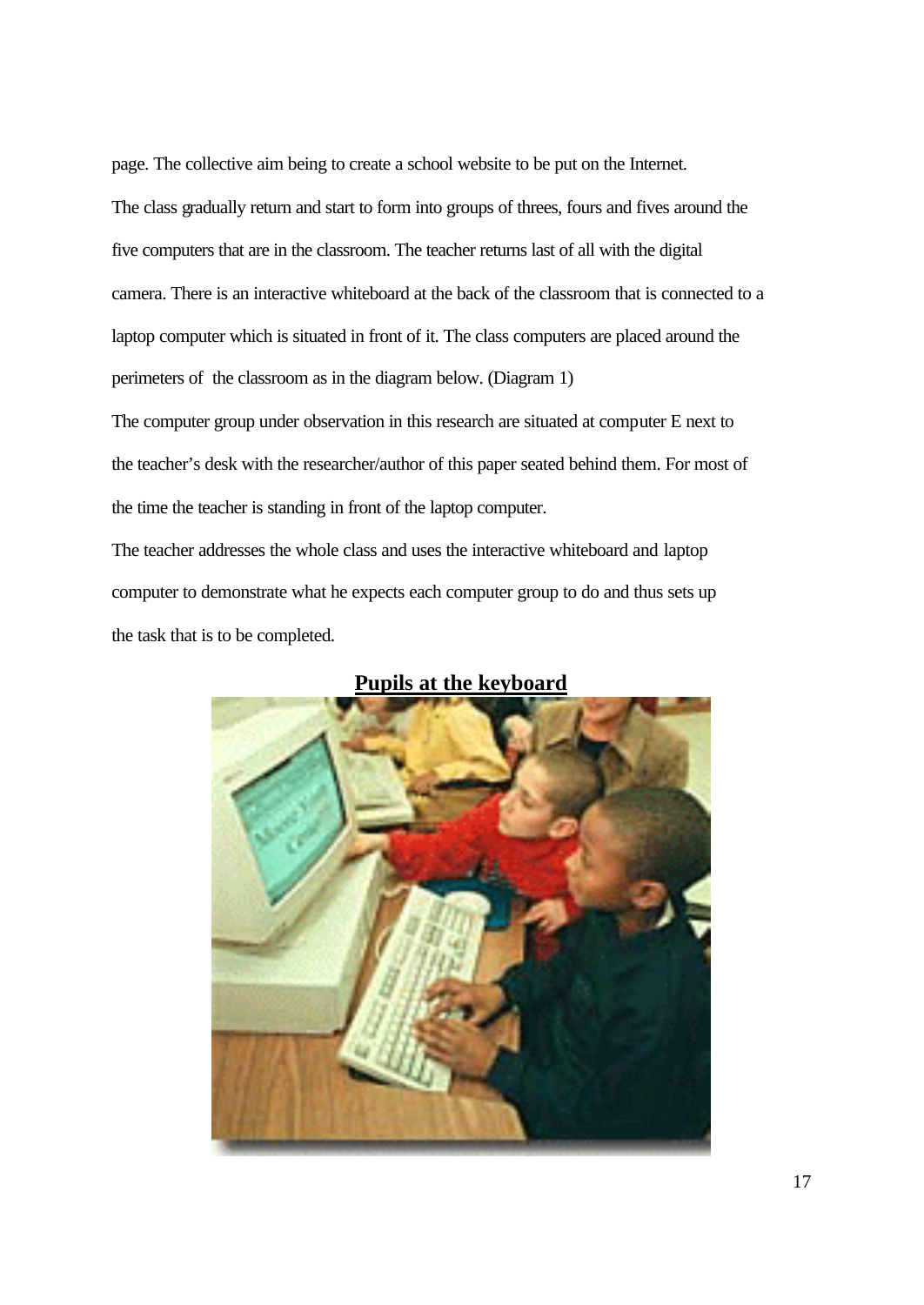**Diagram 1.** The layout of the classroom

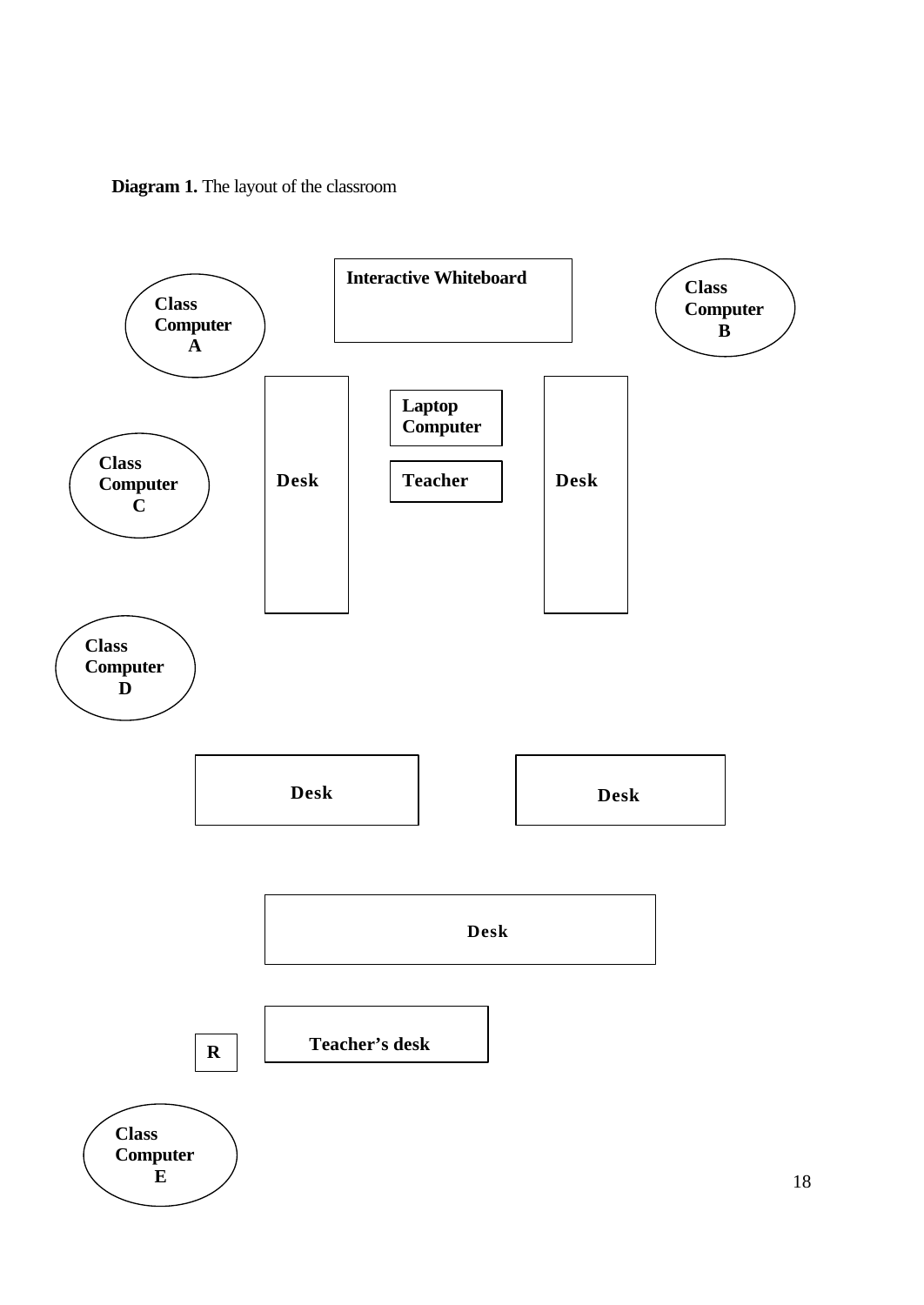#### **3.3 Analogies and language games**

### **R= Researcher**

**T= Teacher**

**P's= Pupils 1,2&3 of the computer group** (the names have been changed in the transcript for the sake of the ethical practices of anonymity)

In extract 2 below the teacher sets the task.

### **Extract 2.**

 $26. T = Ok \hat{\mathcal{T}}$ , now on the back of this laptop=

((he points and touches the place on the back of the laptop computer))

27. T.= there's a special place called the USB port (.) right  $\hat{\uparrow}$  an' all you do is you

28. plug it into the back=

((the teacher shows them the place at the back of the laptop computer))

The teacher is taking them through the procedure, which as Levinson (1992) says in 'the setting of a task done as requests to follow a procedure, the teacher takes them through the process, making them familiar with the process and introducing them to the 'language game' ( *cf.* Drew and Heritage (1992) *Talk at Work*, pp. 91-94)

 $(0.2)$ 

29. T $=$  an' you use this lead=

((he holds up the lead to show them))

(0.2)

30. T.= an' put it into your photo or into your camera  $(0.3)$  I've installed the software

31. on this computer already (0.2) it's  $\frac{a}{\text{lim} \cdot a}$  on it (.) ok? (.) So, if I switch this

32. on  $\uparrow$  now =

 $(0.2)$ 

33. T.= If I switch the function of the camera on  $(0.2)$  you'll see wha' happens  $(0.4)$ 34. on there are (.) are the functions of the camera displayed yeh? (.) followed by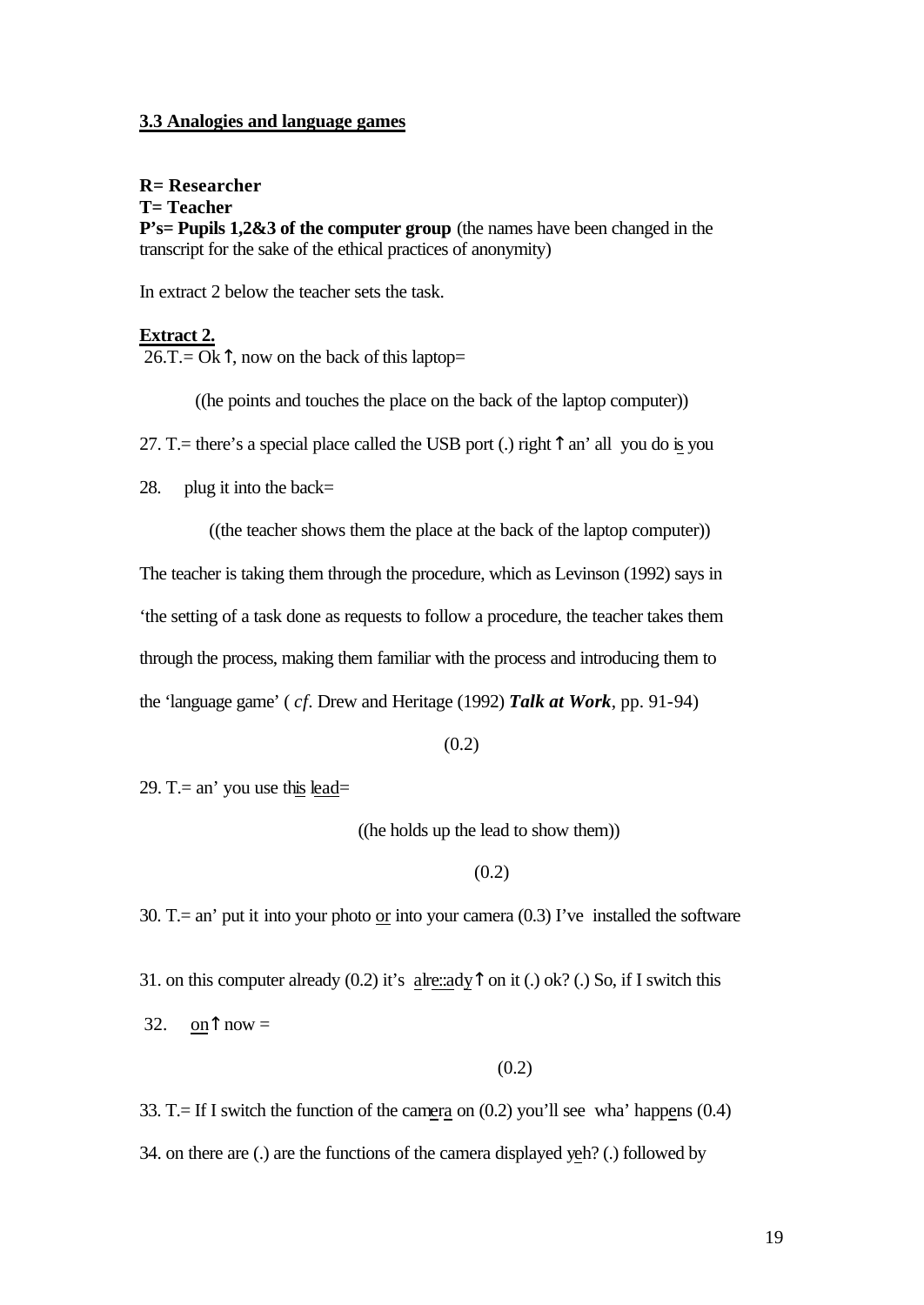35. the pictures that you have taken, all↑ forty $\downarrow$  nine $\downarrow$  of them (0.6) ok? So they are

36. all on there  $\downarrow$  = (0.2)

37. =Now, what I want you to  $\uparrow$  do  $\uparrow$  =

 (this is done as a request to follow a procedure that he has already outlined) 38. = I want to give you a blank disc for you to sa  $\hat{ }$  ve your picture on to (.) right? I'll 39. call you all here in a second to this laptop and I want to go through how you 40. save your picture on to a disc. (0.3) You have then↑ to transfer ((louder)) your 41. picture that you've got on disc on to the computer=

 $(0.2)$ 

Here the teacher is defining the rationality of the procedure towards the goal activities, which

are 'to create your web or page' in lines 43 and 44.

42. T .= that  $\degree$ you're using $\degree$  [(0.2) ok? And then you're going to create your web  $(0.2)=$ 

43. P.2. **[((whispering (0.2))** 

44. = or page around it  $(0.1)$  ok?

 $\overline{a}$ 

By presenting analogies different 'language games' can be introduced<sup>13</sup> so that a

relationship can be built up between the language used and a pupil's view of the world. A

teacher must present a line of argument or a connectivity so that the pupil's answer or actions

will be able to contribute to the validity and verification of the statement of fact thus securing

similar verbal relations. This determines the role that language will play to impart and

organize knowledge which may be done by drawing out important parallels and imparting

<sup>&</sup>lt;sup>13</sup> i.e. The teacher provides a connectivity between 'page' presented as what they already know as a page in Microsoft Publisher because they have done this before, and 'web' as in 'webpage' as part of a website which is a new thing for them to do, in the utterance 'to create your web or page'.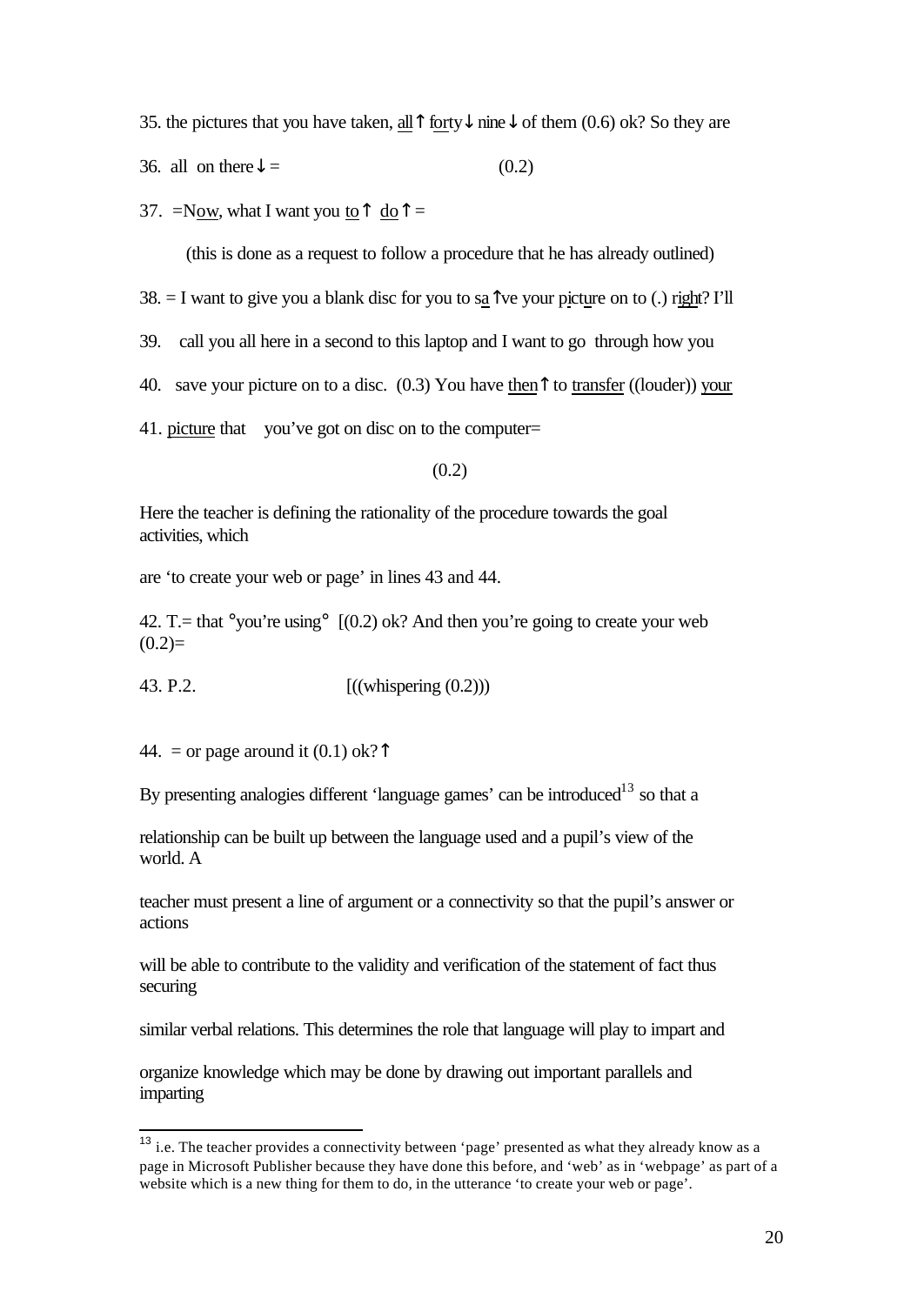abilities. (Levison 1992). As is seen in this extract the teacher is in control of the 'task

setting' and 'turn-taking' and hence controls the rationality of the procedure towards the goal

activities in which detailed features of activities are organized as 'derivative structures and

pedagogical strategies' (Levinson 1992). This seems to hinge on the different definitions and

the characterizations within the teacher's utterances to explore the pupils levels of

understanding and their different abilities to take part in 'language games' in which they will

orient to roles presented that are relative to what they already know from their cultural

backgrounds. This corresponds with that which Heap (1980) found, that it cannot be

predicted that a 'task' outcome will necessarily display skills of task competency or task

accomplishment because it cannot be known that the situational and interactional conditions

have produced this. Therefore, as Heap, says 'organizational assessment problems' (Heap

1980) may arise, because it can not be known that a pupil has specifically understood the task that has been set. Bearing this in mind, are correct answers artefacts of task organizations (Heap 1980)? Indeed, Doug Maynard (2003) also refers to the fact that there are differences between correct answers and correct relevant answers and thus different strategies may be employed to obtain them. Therefore outcomes should not be used as defining criteria for claims about knowledge if the task accomplishment is due to pupils having access to external cultural knowledge resources.

What does an incorrect or insufficient task outcome display? Is this a reflection on the pupils' competence or the teacher's? According to Heap (1980) there is always the possibility of other reasons such as those fostered by the test or task itself*.* Whether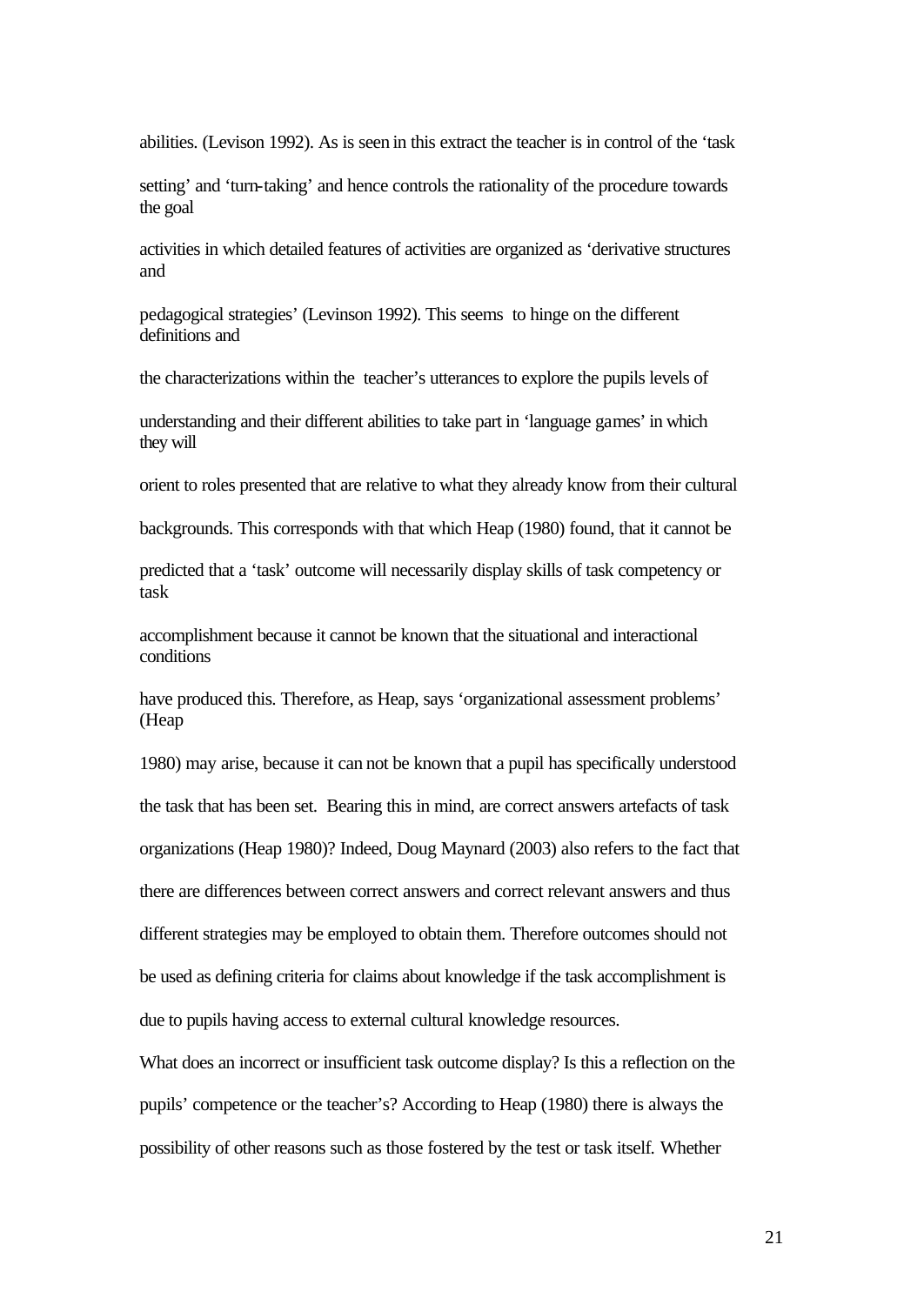the outcome is successful or not rests on how it is managed, as in the next extract of

data. How the task is managed, particularly how pupil 2 manages the rest of the group

in extract 3 below, is contingent on both the setting up of the task and the 'language game'

of the 'camera', 'photo', 'picture', resulting in the 'mapping on' of categories, in light of

Sacks analysis and premised on the utterances that had taken place previously in section 3.1

extract 1 concerning the 'microphone' and being 'recorded'. (lines 01-09)

# **3.4 'Requests, offers and threats'**

# **Extract 3**

51.P.1. I've go' a pho'o ((looking at the image on the VDU screen))

(0.3)

Pupil 1 has 'self selected' (Sacks *et al* 1974) to be in charge and takes ownership of the page,

because it is his photo that he has transferred from the 'floppy' and imported into the

document in 'Microsoft Publisher' that they are working on.

52.P.2. I'm the director

 $(0.2)$ 

In this utterance pupil 2 contests pupil 1's position and takes on the *operative identity* of a

film director which it can be argued, stems from his previous performance in section 3.1

extract 1 with the microphone. However pupil 1 makes a further claim to ownership in line

53 because after all it is his photo that is displayed on the computer screen.

53.P.1. I'm in the pho'o

 $(0.2)$ 

54.P.2. I'm, I'm the director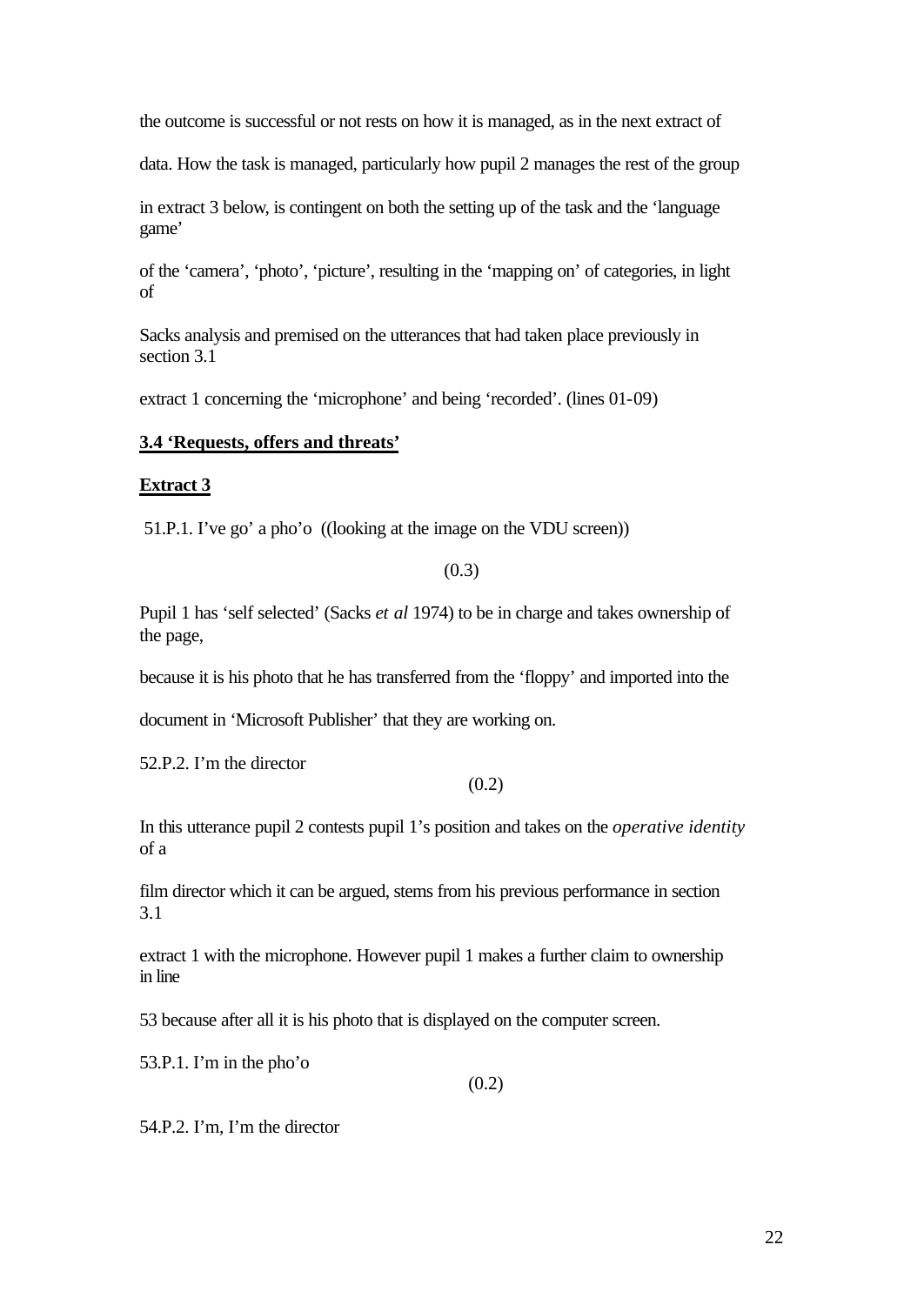Pupil 2 is not going to accept this and intends having the final say in his identity as 'director'

about how this is going to be managed in line 54.

55.P.1. I'm in the word ((he starts to type in his name at the keyboard))

Meaning, well the text is going to be about me because it's my photo. Then pupil 3

joins in, and this interaction is crucial to how the interaction continues from this point on.

56.P.3. Danny?

57.P.1. I'm looking at

Pupil 1 is referring to his picture and the text that he has typed in and is pointing to it on the

computer screen.

#### $(0.4)$

58.P3. Danny?DANNY?look what Danny done

Pupil 3 is drawing pupil 2's attention to the fact that he's not happy with what pupil 1

is doing because pupil 1 is now filling in borders around his picture and thus taking

ownership of the page.

59.P.1. I, I made ((inaudible (0.2)))

#### $(0.4)$

60.P.3. Look? what Danny? done, Ben, ?look? what Danny done?

Pupil 3 is negotiating with and appealing to pupil 2 to direct the operations and at the

same time he is using this strategy as a 'subterfuge' to issue a warning to pupil 1 that he's

not happy with him taking on the identity of that which Heap (1992) refers to as the

'first orderer'.

61.P.1. ((inaudible (0.3)))

62.P.2. Edit, (.) undo ((*'offer'*))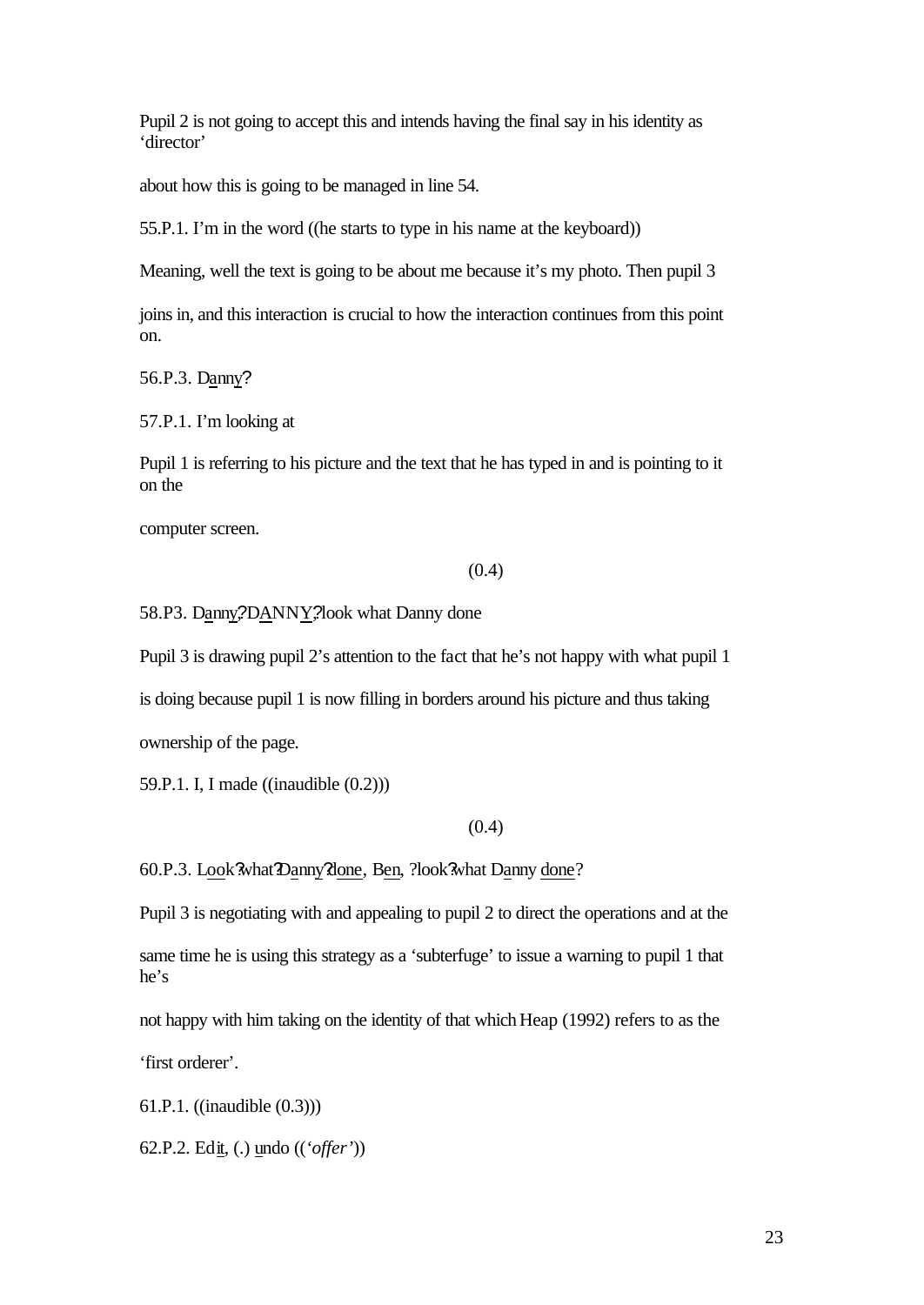In line 62 pupil 2 is making an *offer* of advice to change what has been done. This is

done in response to pupil 3's warning in lines 58 and 60 and is suggesting that pupil 1 should

get rid of the borders that he has put in place and his photo and the text as well.

63.P.1. ?go? away? g::o? away?? ((*'rejection point in talk'*))

Pupil 1 rejects pupil 2's offer in line 63

64. P.2. Look, edit undo, edit undo ((*makes the 'offer' again as a 'request'*))

In line 64 pupil 2 takes over in his identity of 'director' again and he makes a definite

request to carry out this action which then becomes an insistence because he does it.

65.P.1.(0.5) ??thanks?? ((said sarcastically))

This is said in response to pupil 2's action because he has now taken the mouse and carried

out 'edit undo, edit undo'

66.P.2. No? ?shit!?

In this utterance pupil 2 is making an evaluation of what he has done and line 66 is said as an

expletive of this assessment because he has now deleted the whole page with an extra 'edit,

(0.2)

undo'.

67.P.1. Look, look? all he did, yeh? was

Pupil 1 has physically regained control of the mouse and has reconfigured the page,

so that what is going on now is a contest about whose picture and text is put on the page.

68.P.2. Edit, undo (caps lock agen') ok an' then edit, undo ok? yeh but look?

Pupil 2 has taken the mouse and has 'undone' all of pupil 1's previous actions, and at this

point pupils 1 and 2 are physically fighting over the mouse.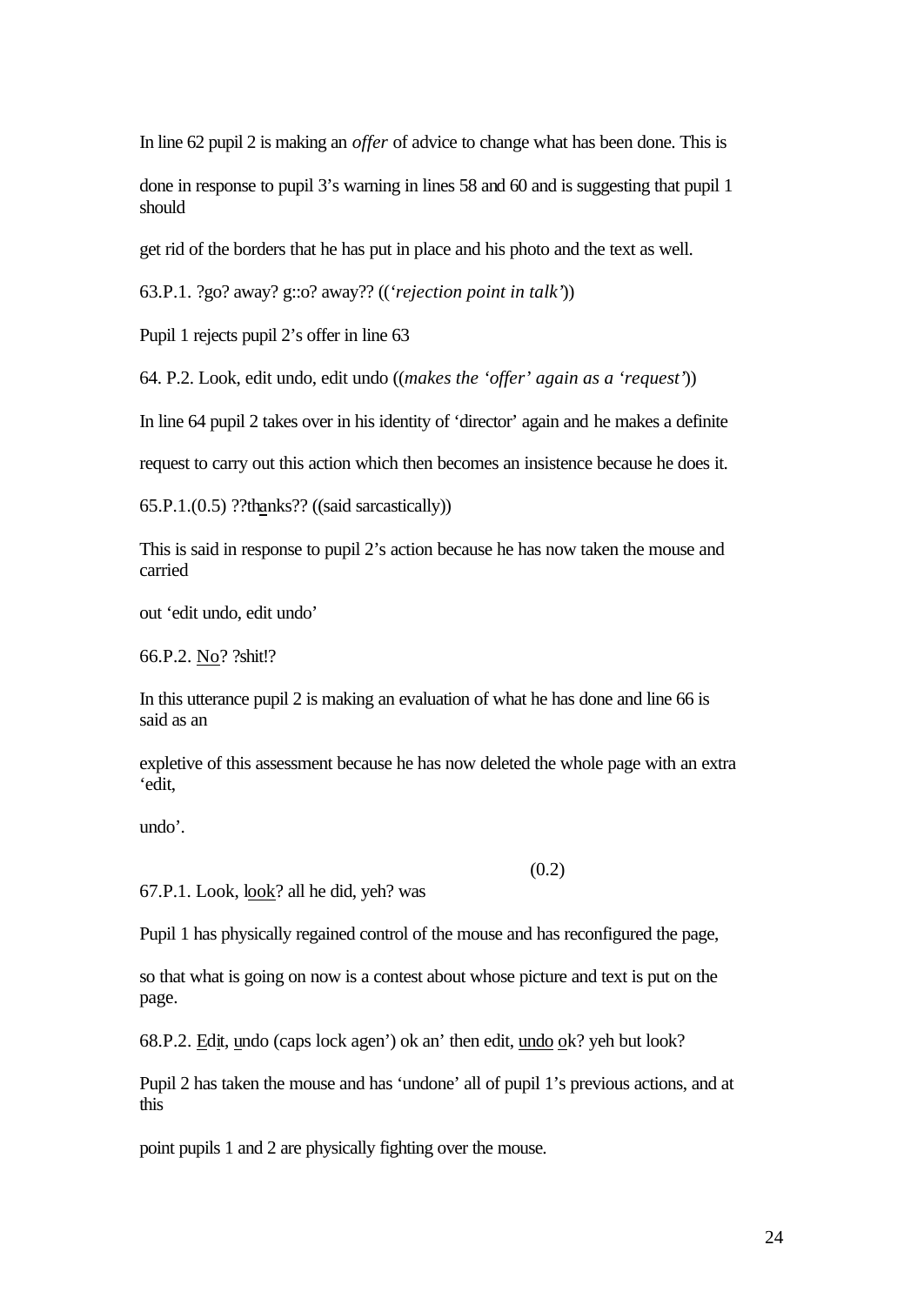70. P.3. Danny .hh, Danny (.) don't do anything, ok, ok?

Pupil 3's warning now becomes more of a threat which is indicated by the urgency

and emphasis of the utterance and the intonation of voice and he is now telling pupil 1 that he

does not want him to carry out any actions at all.

71. P.2. Ok, the director says what goes on, the trouble with you Danny is that you

72. won't take ?orders?

 It can also be said that pupil 2 is '*resuming*'(Turner 1968), in lines 71-72, the *operative* 

*identity* of 'the director'. Turner argues that 'when a person engages in 'doing resuming' he

therefore offers an identification.' (*original emphasis*). In doing this pupil 2 is collaborating

with pupil 3 in the 'issuing of a threat' by putting pupil 1 in his place and implying that he

should take orders from him as 'director' . In '*resuming*' the *operative identity* of 'the

director' pupil 2 is giving the threat an 'authority for action' which is further corroborated

and reiterated in the next utterance of pupil 3 in line 73 below.

73. P.3. Now we definitely decide what goes on, ok

In this particular case it is as Turner describes, 'that socialized members are able both to 'see'

the identification which the style of entering an encounter proffers each other, and that they

are able to make the same assessment concerning third parties.' Their assessment being of

pupil 1, who in their eyes is the third party to the interaction and the 'actor' who is expected

to do as the 'director' tells him. In the utterance of line 73, pupil 3 collaboratively agrees that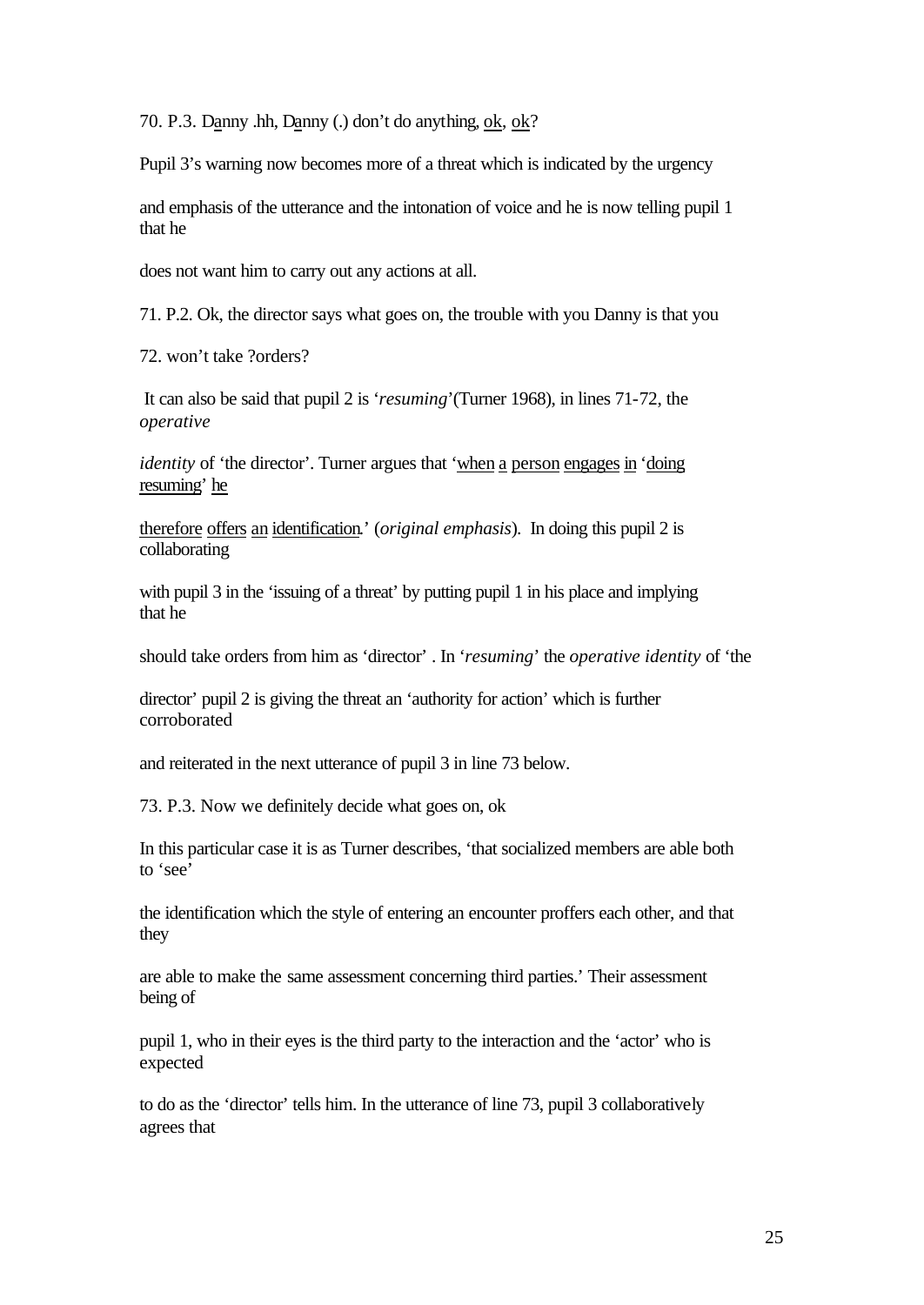'ok now we are definitely going to carry out this threat' and take over the direction of the

actions. This then poses the question as to who is the 'first orderer' in this instance, pupil 2

or pupil 3, or are they both 'first orderer' in collaboration?

#### **4.1 Conclusions: 'resuming' and collaborative identities**

In switching identities, which Sacks calls 'operative identities' (Sacks 1970) or

'transient identities' (Perry 2000), pupils positions at the computer are managed and

transformed by 'a series of identity changes that progressively provide further

transforms, at the various rejection points (ie. rejections of offers made) in order to

proceed one has to find not simply another offer-form to proceed with which is usable

for and by the one to whom you are offering. Offers are made under the various

- relationships that parties might have to each other.' (Sacks 1970)These are 'done' 'by the
- virtue of a series of positions' that a member has 'relative to the place' and the comembers
- present and how they see themselves in relation to other.
- When an offer is rejected, another offer is made and maybe changed in some particular way,
- it may be offered in a more acceptable form or as a different version. So, how does an 'offer
- become a 'threat'? 'In some situations', Sacks says, an 'offer is simply the first version of
- getting the person to do something'. Therefore as Sacks says, 'an offer 'is seen 'as
- something different than a 'request' or a 'warning' or a 'threat' rather there is an *exgradibus*
- progression in which a rejected offer then becomes an insistence which is more likely to be
- accepted. A rejected insistence or a request, ie.'would you like to do 'X?' becomes 'please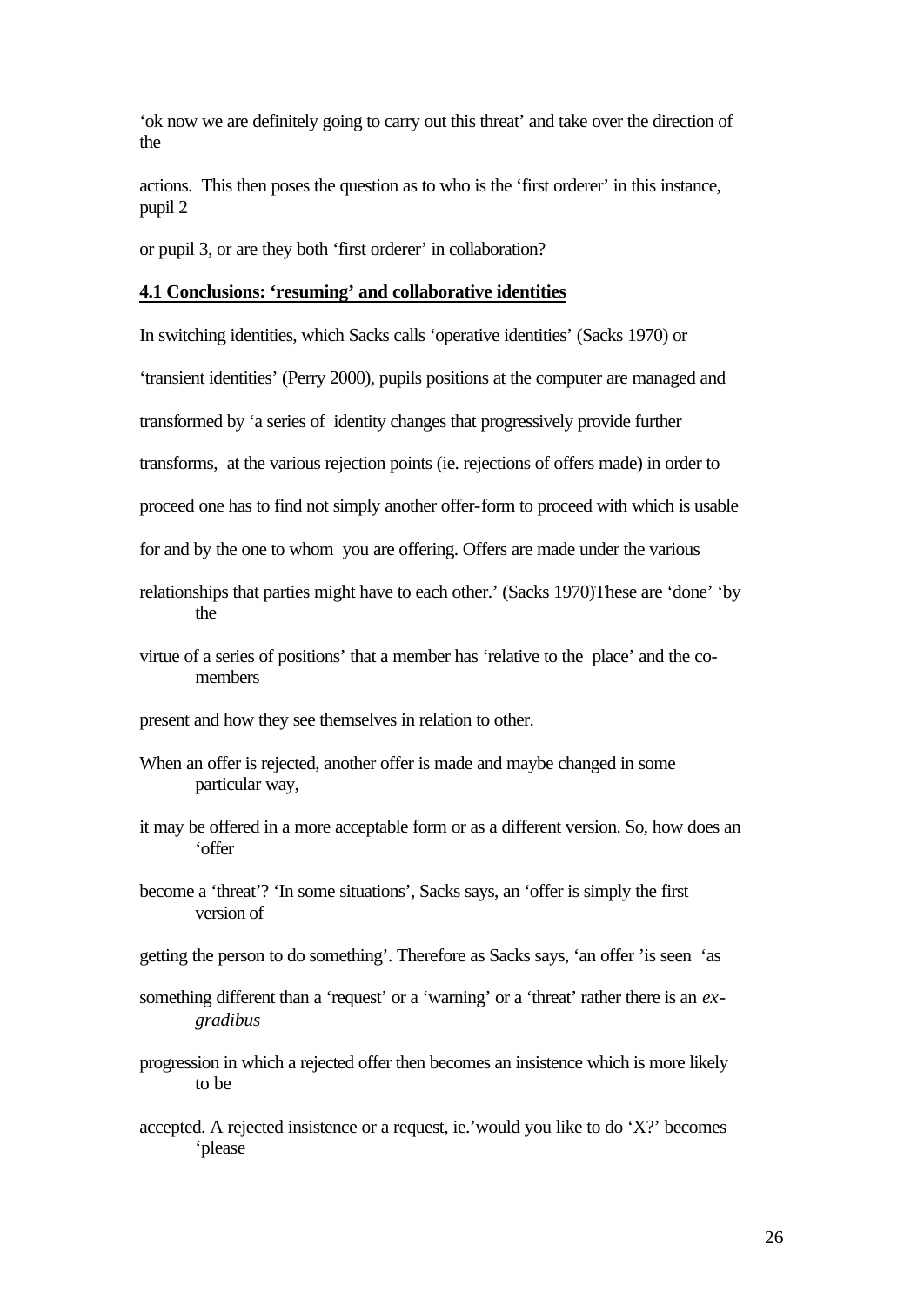do 'X'! and can then become a 'warning' as in, 'do 'X' or else…' implying that 'if you don't

accept this then I shall have to adopt this strategy. In turn a rejected warning may then become a 'threat', ie. if you don't comply then I shall do 'Y', which is more likely to instigate a compliance with the original request.

It can be seen from these sequences that in managing the 'local order' at the

computer pupil 1 initially takes charge of the task organization but this is overtly

contested by pupil 2 through the categorical work of the identity transforms of his

*operative identity* of 'director'. Pupil 3 also contests pupil 1's management of the task

organization by covertly negotiating pupil 2's position and attaining a collaborative

agreement through implying 'requests, offers and threats' which he 'manages' pupil 2 into

carrying out. However, bearing in mind Turner's notion of *resuming* that pupils 2 and 3

'are able both to 'see' the identification which the style of entering an encounter proffers each

other, and that they are able to make the same assessment concerning third parties' and that in

line 73, pupil 3 collaboratively agrees that 'ok now we are definitely going to carry out this

threat' and take over the direction of the actions, it can be asked who is the 'first orderer' in

this instance, pupil 2 or pupil 3? I would suggest that in this particular case pupils 2 and 3

have both taken on the identity of 'first orderer' in collaboration. This has obviously

generated a topic for further research and requires a more detailed analysis for which there is

not scope for in this paper.

#### **4.2 Conclusions: culture and identity**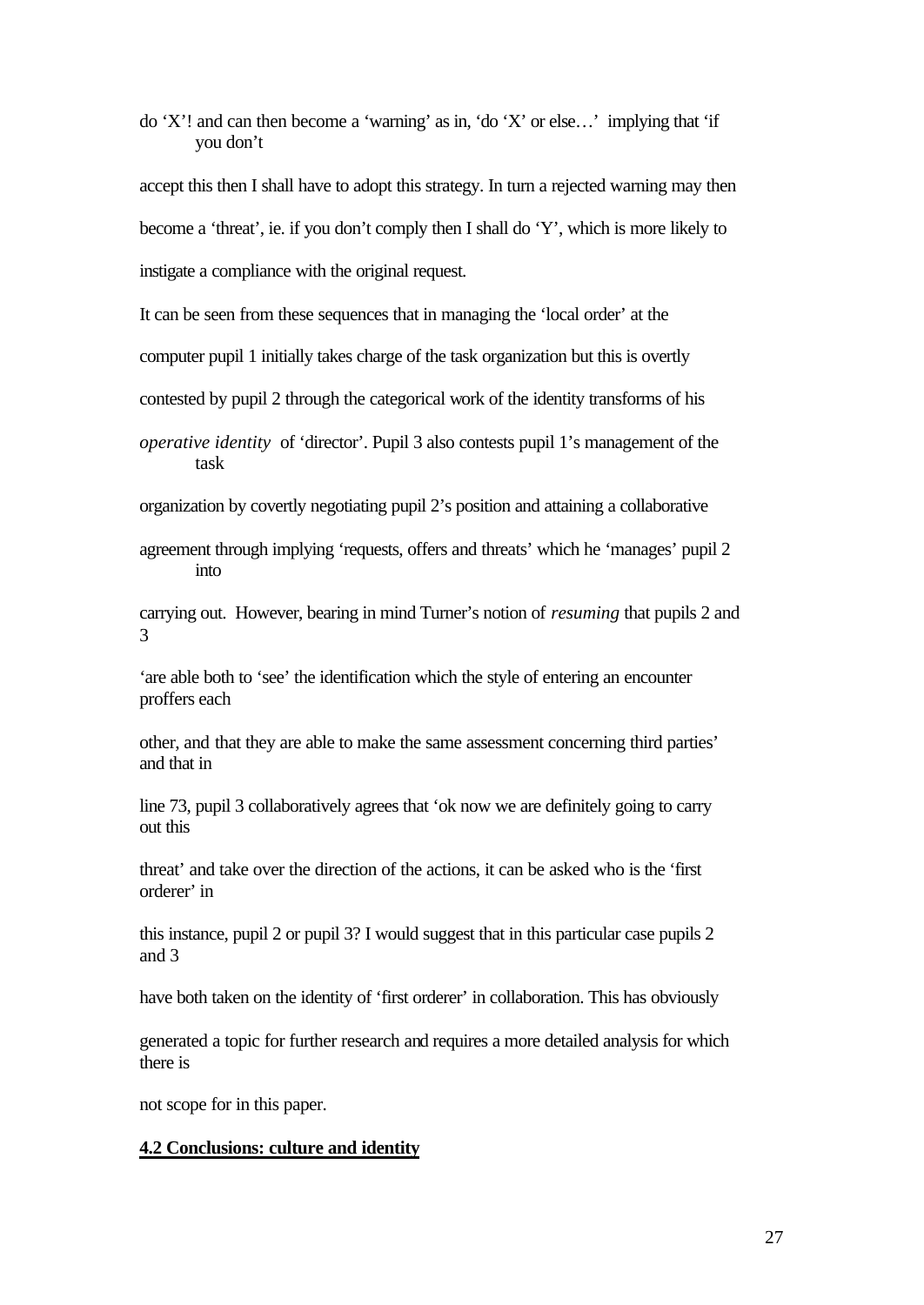- Culture hinges on the social heritage of a community represented by systems of symbols,
- ideas, beliefs and aesthetic perceptions, values etc; demonstrable through distinctive forms of
- behaviour which is embedded in our collections of mental and spiritual artefacts.(Bauman
- 1999) Wetherell (2003) asks, 'How do children and adolescents categorise others, recognise
- and represent difference and develop local practices in relation to social category based
- identities in nurseries, schools, colleges and in family settings?' Wetherell also states that,
- 'Little is known about children's identity cultures (*my emphasis)* (Wetherell 2003). To
- reiterate Heap, the ways in which these activities are ordered and organized 'can only be
- known from within a culture, by being, or becoming a member.' (Heap 1988) and as Bauman
- (1999) indicates, 'the identity of a society is ultimately rooted in a more or less invariant
- network of social relations; the 'societal' nature of the society consists above all in a web of

interdependencies developed and sustained by and through human interaction.'

What is already known and taken for granted, that is, what members have culturally derived, becomes apparent in 'members' everyday practices. So what provides for these 'cultural dimensions' in members everyday interactions? In this particular case the physical artefacts of the digital camera that was being used and built into the actual lesson as part and parcel of the practical demonstration as the teacher's instruction, and the audio recorder which was part of the research action, in that the children were aware of being part of the research and used it as a resource to perform and interact as part of it. This was 'done' by way of the categorical work of 'mapping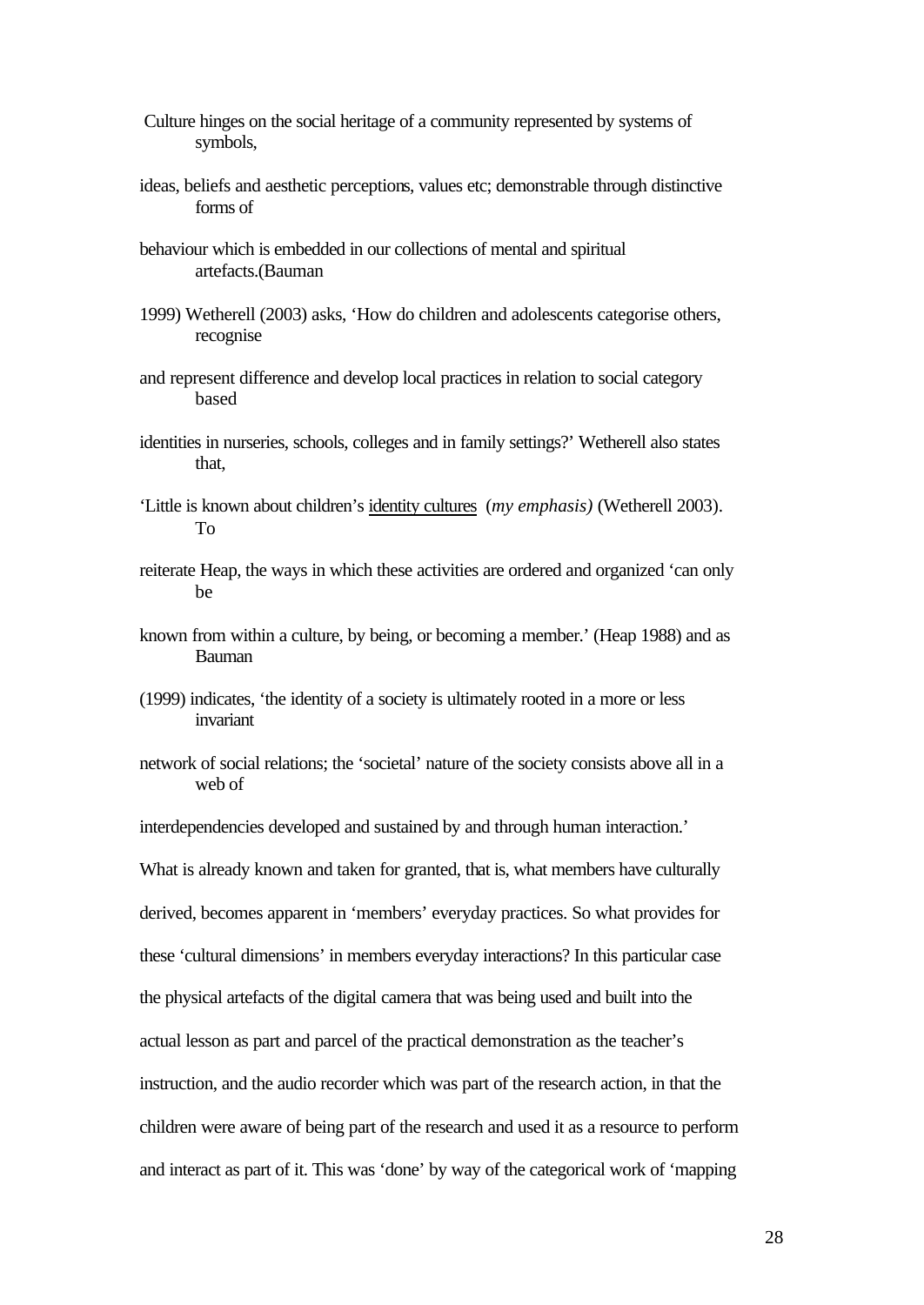on' categories to transform from their current identities to usefully *operative* identities in a *transient* manner as described by Sacks which in part answers Wetherell's inquiry and serves to make Watson's point more salient that sequential talk, ie. I-C-R-E's (*formal talk/institutional talk*), is reliant on the realization of categories, categories that draw culture and identity.

### **Appendix: Transcription conventions**

These transcription symbols are taken from those described in the appendices in George Psathas (1995) and is based on the system developed by Gail Jefferson for use in Conversation Analysis

| $($ )                                                                                       | word(s) spoken but not audible                                     |
|---------------------------------------------------------------------------------------------|--------------------------------------------------------------------|
| (was)                                                                                       | best guess for word(s) spoken                                      |
| (()                                                                                         | transcriber's description                                          |
| $but$                                                                                       | emphasis of word                                                   |
| Edit                                                                                        | emphasis of letters, thus certain sounds within the word           |
| <b>BUT</b>                                                                                  | louder emphasis, almost shouting                                   |
| [no                                                                                         | the point at which an overlap occurs                               |
| $[$ [no]                                                                                    | the point at which multiple overlaps occur                         |
| $\equiv$                                                                                    | latches on to next line s a continuation of utterance              |
| not                                                                                         | rising intonation<br>orders? lower intonation                      |
| $^{\circ}$ up $^{\circ}$                                                                    | talk that has a noticeably softer volume than the surrounding talk |
|                                                                                             | do::on't extended sound                                            |
|                                                                                             | (h) or .h an in-breath, as in a gasp or sobbing                    |
| hh.                                                                                         | an out-breath, as in a sigh or laughter                            |
| (0.3)                                                                                       | pauses, timed in tenths of seconds                                 |
| $\left( .\right)$                                                                           | pause, one tenth of second                                         |
| Punctuation marks do not denote grammatical correctness, they indicate speech<br>inflection |                                                                    |

please? a question mark indicates a rising intonation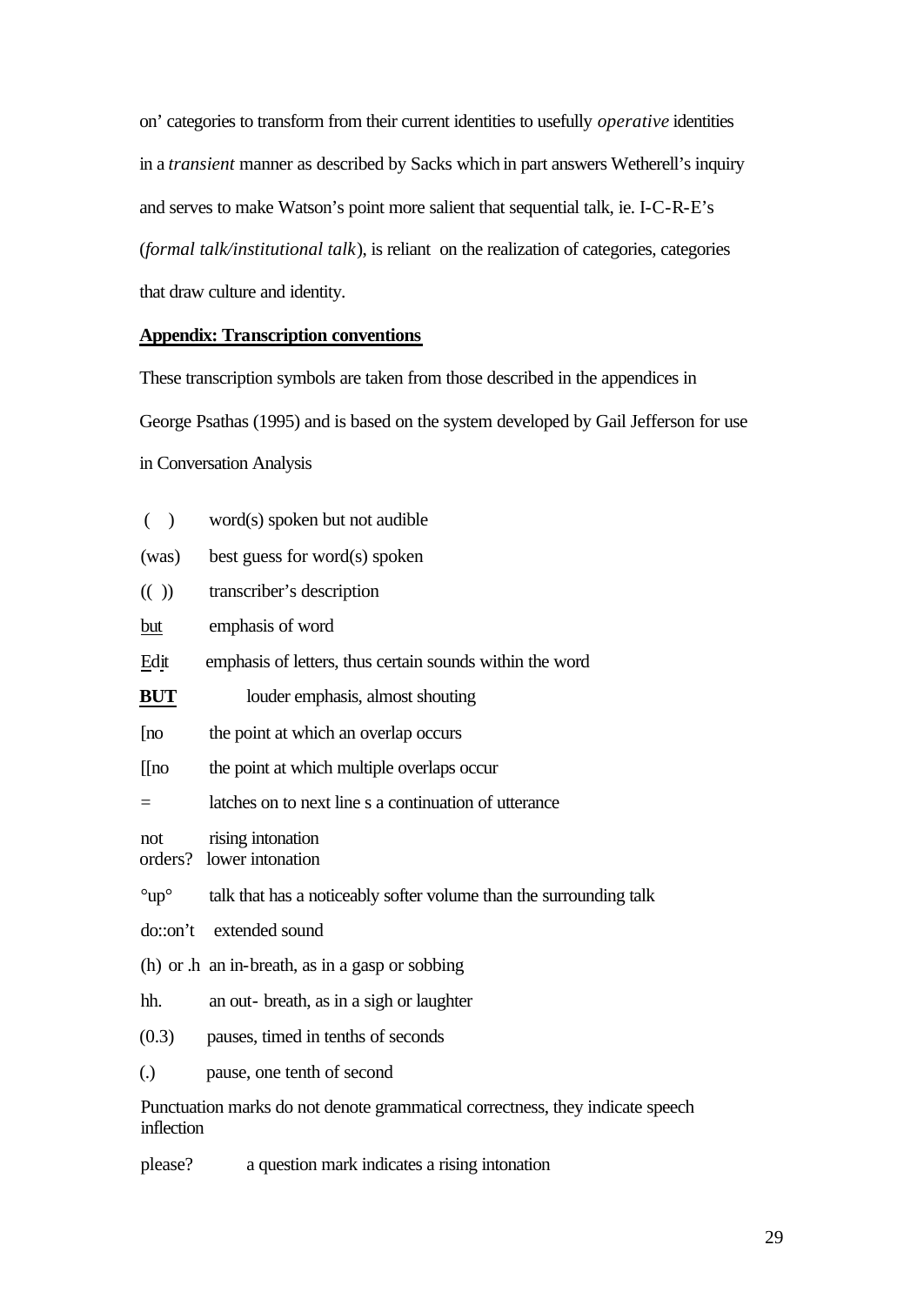away! an exclamation mark indicates an animated tone

### **References:**

Bauman, Z. (1999) *Culture as Practice*, London: Sage Publications

Cicourel, A.V. (1973) *Cognitive Sociology: Language and Meaning in Social Interaction* London: Penguin

Collins, C. (1994) *Four Sociological Traditions* Oxford: Oxford University Press

Danby, S. and Baker, C. D. (1998) How to be masculine in the block area, *Childhood,*  5(2), 151-175

Danby, S. and Baker, C. D. (2001a) Escalating Terror: Communicative Strategies in a Preschool Classroom Dispute. *Early Education and Development* 12(3), 343-358

Danby, S. and Baker, C. D. (2001b) (unpublished paper) *Terror by Categorisation in a Preschool Classroom* 

Eglin, P. and Hester, S. (1992) Category, predicate and task: the pragmatics of practical action. *Semiotica* 88:243-68

Garfinkel, H. (1967) *Studies in Ethnomethodology*, Cambridge: Polity Press

Heap, J.L. (1978) *Rumpelstiltskin: the Organization of Preference in a Reading Lesson,* Departments of Sociology, Ontario Institute for Studies in Education and University of Toronto

Heap, J. L. (1979) *Classroom Talk: A Critique of McHoul* unpublished paper, 2nd draught, Departments of Sociology, Ontario Institute for Studies in Education and University of Toronto

Heap, J. L. (1980a) *On Wittgenstein, Criteria and Reading* Departments of Sociology, Ontario Institute for Studies in Education and University of Toronto, March1980. Prepared as part of the Project on Social Organization of Reading Activities, which was one of four related projects within the Social Sciences and Humanities Research Council of Canada Program Grant (#431- 770006): *The Problem of Self-Reflection and the Study of Children's Culture.*

Heap, J.L. (1980b) *A Sociology of Reading: Chapter One* Working Draught, Departments of Sociology, Ontario Institute for Studies in Education and University of Toronto, October 1980. Prepared as part of the Project on Social Organization of Reading Activities, which was one of four related projects within the Social Sciences and Humanities Research Council of Canada Program Grant (#431— 770006):*The Problem of Self— Reflection and the Study of Children's Culture.* Heap, J. L. (1980c) *A Sociology of Reading: Chapter Two* Working Draught, Departments of Sociology, Ontario Institute for Studies in Education and University of Toronto, October 1980. Prepared as part of the Project on Social Organization of Reading Activities, which was one of four related projects within the Social Sciences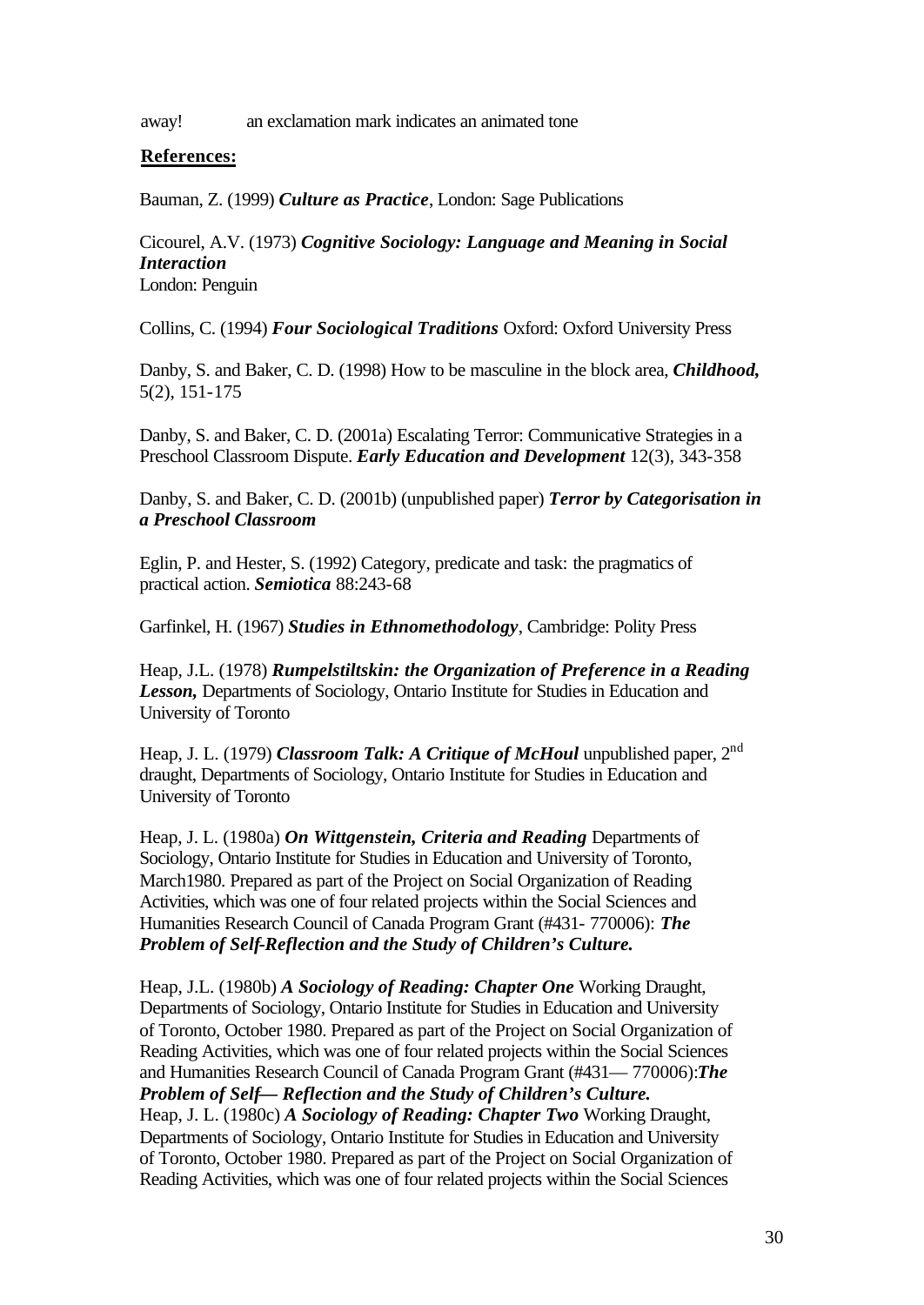and Humanities Research Council of Canada Program Grant (#431— 770006): *The Problem of Self— Reflection and the Study of Children's Culture.*

Heap, J. L. (1980d) *What Counts as Reading: Limits to Certainty in Assessment*  Curriculum Inquiry 10: 265— 292. Prepared as part of the Project on Social Organization of Reading Activities, which was one of four related projects within the Social Sciences and Humanities Research Council of Canada Program Grant (#431— 770006): *The Problem of Self— Reflection and the Study of Children's Culture.* Note: This paper includes incorporations of ideas in developmental stage, as expressed in an earlier paper What Counts as Reading When Reading Counts: Toward a Sociology of Reading presented at the Canadian Sociology and Anthropology Association annual meeting New Brunswick, May 1977.

Heap, J. L. 1988 *The Social-Cultural Organization of Collaborative Writing*, Final Report to Social Sciences and Humanities Research Council of Canada, Department of Sociology in Education, Ontario Institute for Studies in Education, Toronto, Ontario, September 1988.

Heap, J. L.(1989a) Sociality and Cognition in Collaborative Computer Writing in Bloome, D. (Ed) *Classrooms and Literacy* Norwood, New Jersey: Ablex Publishing Corporation

Heap, J.L. (1989b) Collaborative Practices during Word Processing in a First Grade Classroom in Emihovich, C. (Ed) *Locating Learning: Ethnographic Perspectives on Classroom Research* Norwood, New Jersey: Ablex Publishing Corporation.

Heap, J.L. (1991) A Situated Perspective on What Counts as Reading in Baker, C. and Luke,A (Eds.) (1991) *Towards a Critical Sociology of Reading Pedagogy*  Pragmatics and Beyond, New Series. Amsterdam: John Benjamins Publishing Co

Heap, J. L. (1992) Normative Order in Collaborative Computer Editing in Seiler, R. M. and Watson, G. *Text in Context: Contributions to Ethnomethodology* Beverly Hills, CA: Sage

Heap, J. L. (2000) The Boundaries of Writing: Paying attention to the local educational order in Hester, S.K. and Francis, D. (Eds.) (2000) *Local Educational Order: Ethnomethodological Studies of Knowledge and Action* Pragmatics and Beyond, New

Series. Amsterdam: John Benjamins Publishing Co.

Hester, S. and Francis, D. (2000) Ethnomethodology, conversation analysis, and 'institutional talk', *Text* 20(3) (2000), pp. 391-413

Hester, S. and Francis, D. (2001) Is institutional talk a phenomenon? Reflections on ethnomethodology and applied conversation analysis. in McHoul, A. and Rapley, M. (2001) (Eds.) *How to Analyse Talk in Institutional Settings: A Casebook of Methods*  London: Continuum

Levinson,S.C. (1992) Activity types and language in Drew,P. and Heritage, J. (Eds.) *Talk at Work: Interaction in institutional settings* Studies in interactional sociolinguistics No. 8, Cambridge, USA: Cambridge University Press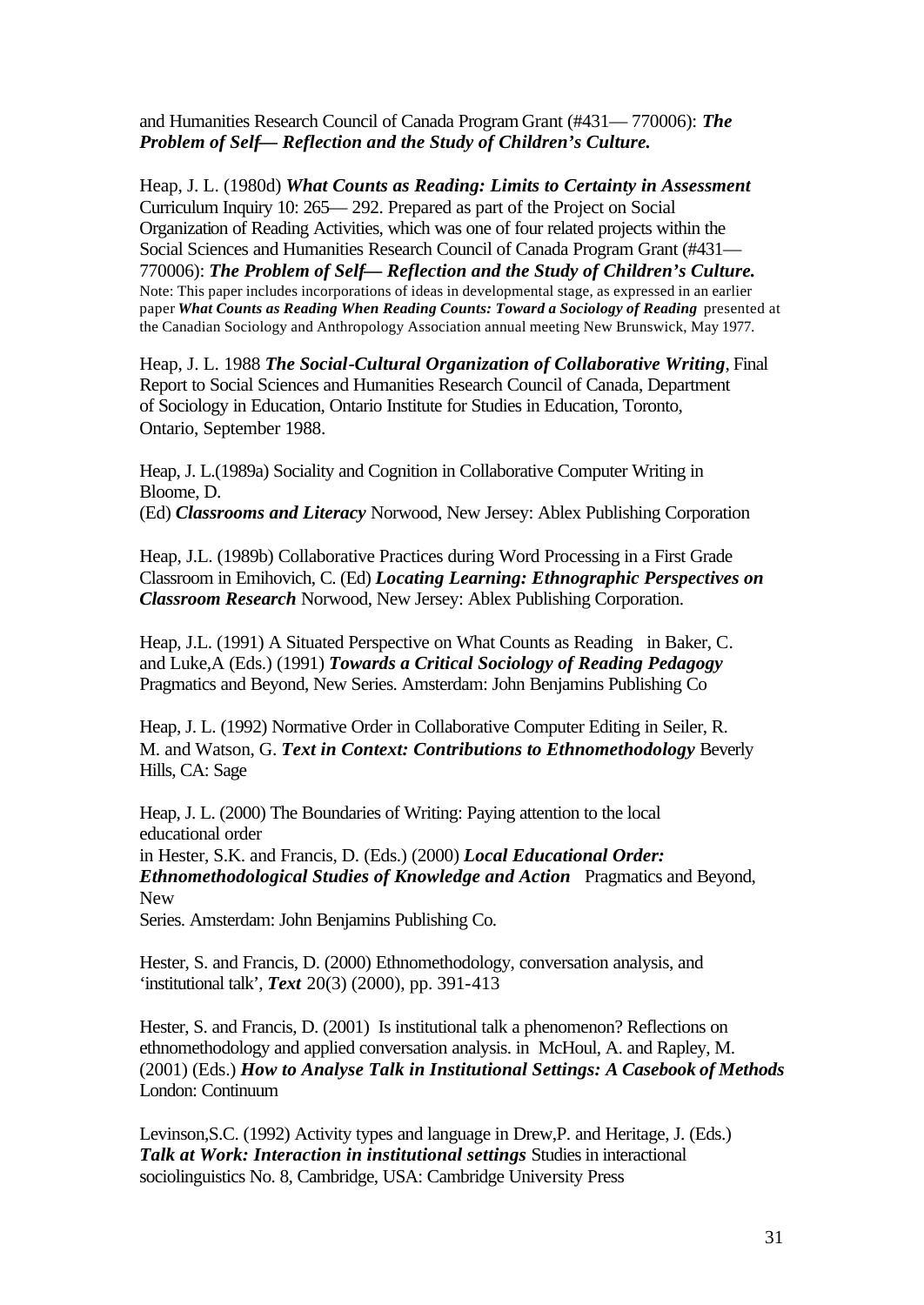Littleton, K. and Light, P. (Eds.) (1999) *Learning with Computers: Analysing productive interaction*, London: Routledge

Luff, P., Hindmarsh, J. and Heath, C. (Eds.) (2000) *Workplace Studies: Recovering Work Practice and Informing System Design* Cambridge: Cambridge University Press

Macbeth, D. (1990) Classroom Order as Practical Action: the making and unmaking of a quiet reproach. Graduate School of Education, University of California. *British Journal of Sociology of Education*, Vol.11, No.2, 1990

Macbeth, D. (1991) Teacher Authority as Practical Action *Linguistics and Education*  3, 281-313

Macbeth, D. (1992) Classroom "Floors": Material Organizations as Practical Action *Qualitative Sociology* Vol. 15, No. 2. 123-151.

Macbeth, D. (1996) The Discovery of Situated Worlds: Analytic Commitments or Moral Orders? *Human Studies* 19: 267-287

Macbeth, D. (2000) Classrooms as Installations: Direct instruction in the early grades in

Hester, S.K. and Francis, D. (Eds.) (2000) *Local Educational Order: Ethnomethodological* 

*Studies of Knowledge and Action* Pragmatics and Beyond, New Series. Amsterdam: John

Benjamins Publishing Co.

Maynard, D. (2003) *Gestalt Objects As Concerted Achievements: Lessons from Autism*, a plenary talk given at the IIEMCA 'Producing local order' conference, Manchester, UK, July 2003.

McHoul, A.W.(1978) The organization of turns at formal talk in the classroom *Language and Society* 7: 187-211

McHoul, A. and Rapley, M. (2001) (Eds.) *How to Analyse Talk in Institutional Settings: A Casebook of Methods* London: Continuum

Mehan, H. (1979a) *Learning Lessons: Social Organization in the Classroom* Cambridge, Massachusetts: Havard University Press

Mehan, H. (1979b) "What time is it Denise?": asking known information questions in classroom discourse *Theory into Practice* (copyright 1979, Vol. XV111, pp.285-294. College of Education, The Ohio State University.)

Pearce, R. D. (1973) The Structure of Discourse in Broadcast Interviews. M.A. thesis,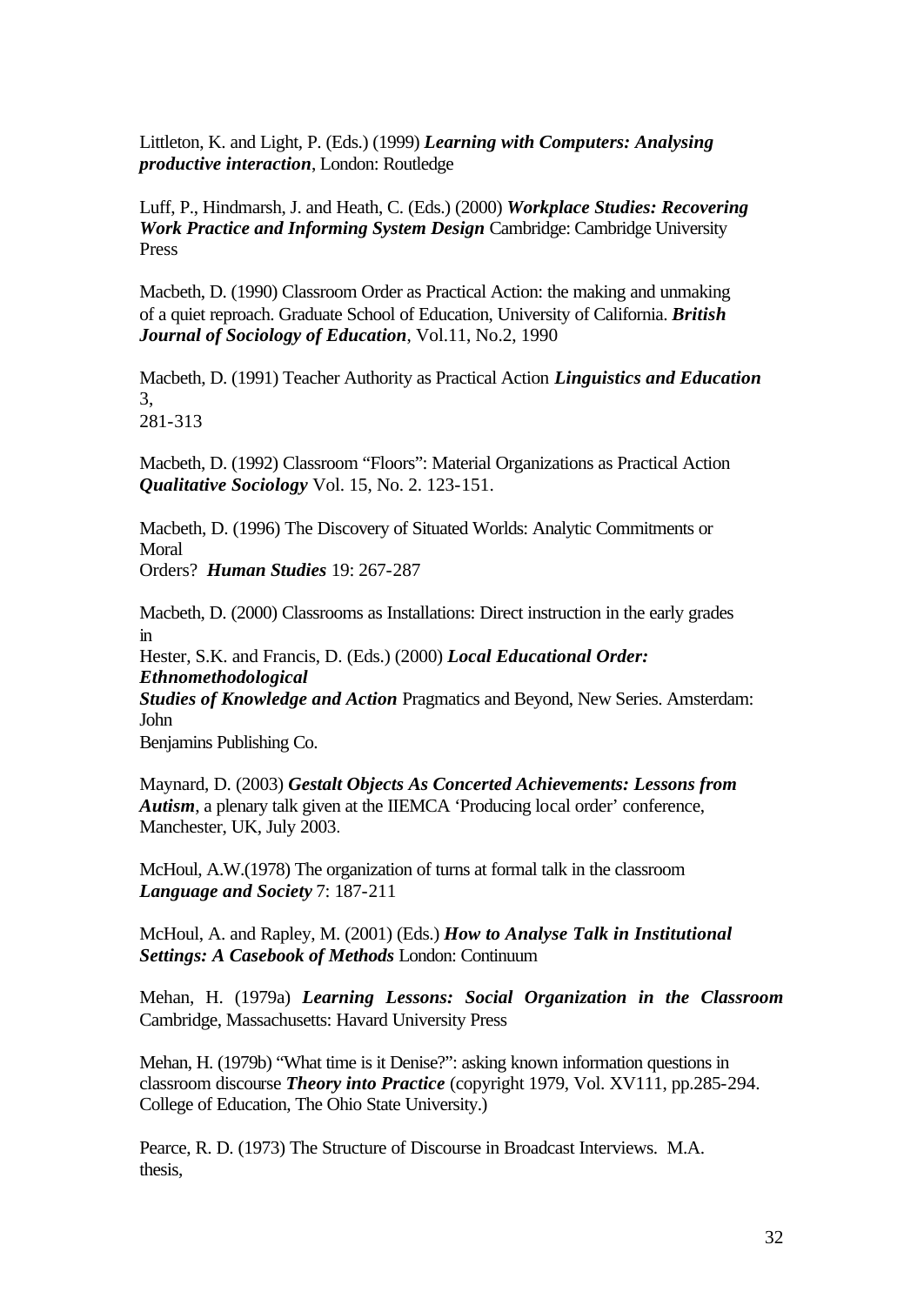University of Birmingham. cited in Sinclair, J. McH., and Coulthard, R. M. (1975) *Towards an Analysis of Discourse: The English used by teachers and pupils*  London: Oxford University Press

Perry, J. K. ( 2000) *Language in use: Educational software, the Internet, classroom interaction and collaborative learning* unpublished MA thesis: School of Social Sciences, University of Wales, Bangor

Psathas, G. (1995) *Conversation Analysis: The Study of Talk- in- Interaction*, London: Sage Publications

Sacks, H. (1966) The baby cried. The mommy picked it up. in Sacks, H. (1992) *Lectures on Conversation.* Vol. 1. Oxford: Basil Blackwell

Sacks, H. (1969) Patients with Observers' as 'performers with audience', Lecture 3, Part 11, Winter 1969, pp. 104-113, in Sacks, H. (1995) *Lectures on Conversation*  Vols. 1 & 2, Oxford: Basil Blackwell

Sacks, H. (1970) Poetics; Requests, offers, and threats; The 'old man' as an evolved natural object March 11, Part 1V, Spring 1970, pp.318-331, in Sacks, H. (1995) *Lectures on Conversation* Vols. 1 & 2, Oxford: Basil Blackwell

Sacks, H. (1975) *Everyone Has to Lie* in Sanches, M. and Blount, B. (Eds.) *Social cultural Dimensions of Language Use* London: Academic Press

Sacks, H., Schegloff, E. and Jefferson, G. (1974/1978) A simplest systematics for the organization of turn taking for conversation *Language* 50: 697 - 735 ( 1978 version reprinted in Schenkein, J. (Ed.) *Studies in the Organization of Conversational Interaction* New York, N.Y: Academic Press

Sharrock, W.W. and Button, G. (1991) The social actor: social action in real time, in Button, G ( Ed.), *Ethnomethodology and the Human Sciences*. Cambridge: Cambridge University Press.

Schegloff, E. A. (2000) When 'Others' Initiate Repair *Applied Linguistics*, 21/2: 205- 243

Schutz, A. (1962) *The Collected Papers 1: The problem of social reality* The Hague: Martinus Nijhoff

Sinclair, J. McH., and Coulthard, R. M. (1975) *Towards an Analysis of Discourse: The English used by teachers and pupils* London: Oxford University Press

Turner, R. (1968) *Talk and Troubles: Contact Problems of Former Mental Patients*, Ph.D. dissertation, University of California, Berkley, 1968.

Watson, R. (2000) The Character of 'institutional talk': A response to Hester and Francis, *Text* 20(2) (2000), pp.377-389

Wetherell, M. (2003) ESRC Workshop on *Identities and Social Action*, Manchester, UK, September  $18<sup>th</sup>$ , 2003.